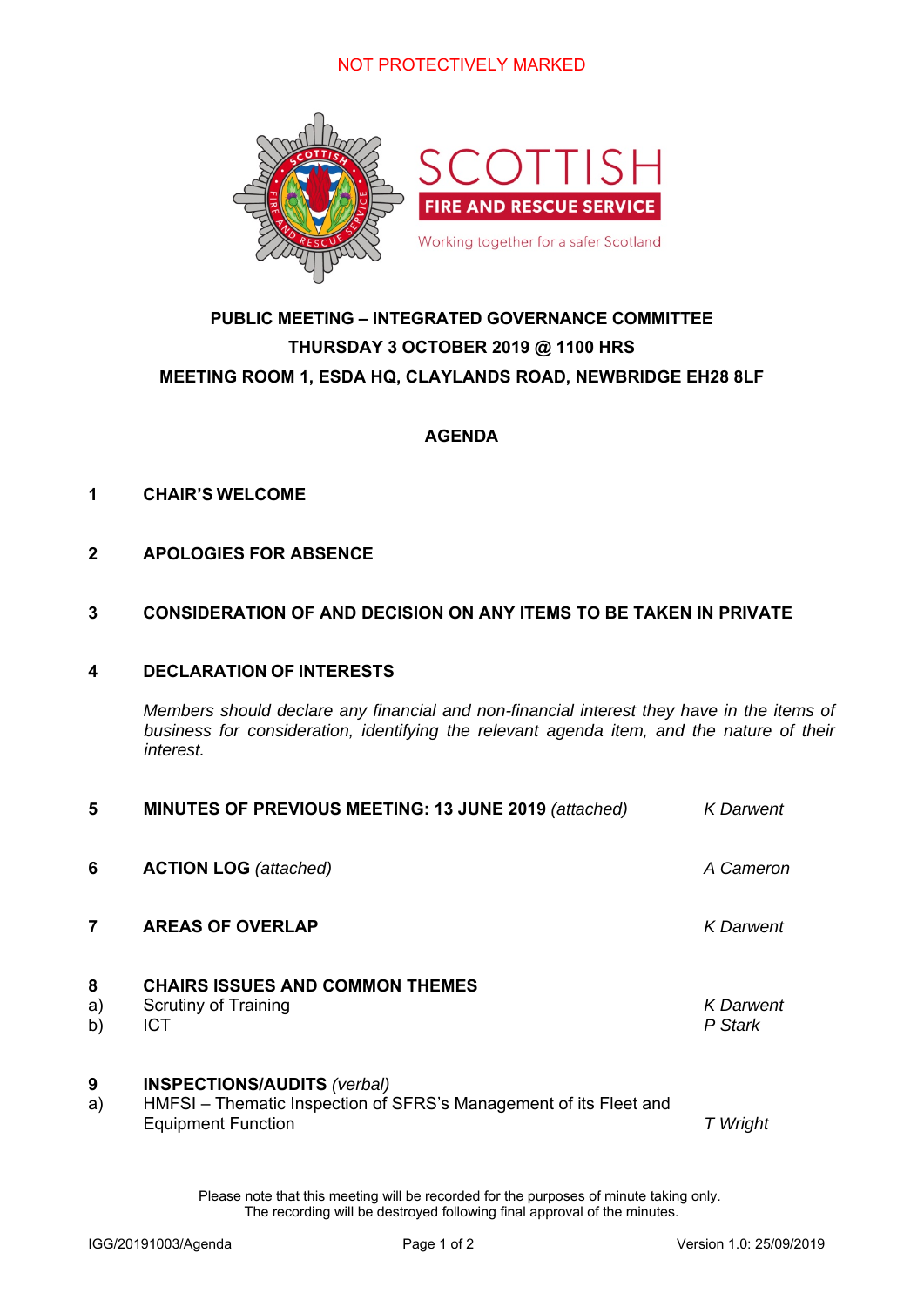| 10             | <b>COMPLIANCE AND GOOD CORPORATE GOVERNANCE</b><br>AND PRACTICES (PRINCIPLES 1&2) (attached)                                                                        | A Cameron                     |
|----------------|---------------------------------------------------------------------------------------------------------------------------------------------------------------------|-------------------------------|
| 11             | <b>ANNUAL OPERATING PLAN LEAD COMMITTEE/SCRUTINY (verbal)</b>                                                                                                       | T Wright                      |
| 12             | <b>COMMAND AND CONTROL MOBILISING SYSTEM</b><br>(AOP RISK MR1) (verbal)                                                                                             | T Wright                      |
| 13             | TED DIRECTORATE - GOVERNANCE/CROSS COMMITTEE<br><b>SCRUTINY</b> (verbal)                                                                                            | P Stark                       |
| 14<br>a)<br>b) | <b>FORWARD PLAN</b><br>Committee Forward Plan (attached)<br>Items for Consideration at Future Board and Strategy/Information<br>& Development Day Meetings (verbal) | A Cameron<br><b>K</b> Darwent |
| 16             | <b>DATE OF NEXT MEETING</b><br>Thursday 16 January 2020 at 1330 hrs<br>Braidwood Suite, SFRS HQ, Westburn Drive, Cambuslang, G72 2NA                                |                               |
|                | <b>PRIVATE SESSION</b>                                                                                                                                              |                               |
| 17             | <b>MINUTES OF PREVIOUS PRIVATE MEETING:</b><br>13 JUNE 2019 (attached)                                                                                              | <b>K</b> Darwent              |
| 18             | <b>PRIVATE ACTION LOG</b> (attached)                                                                                                                                | A Cameron                     |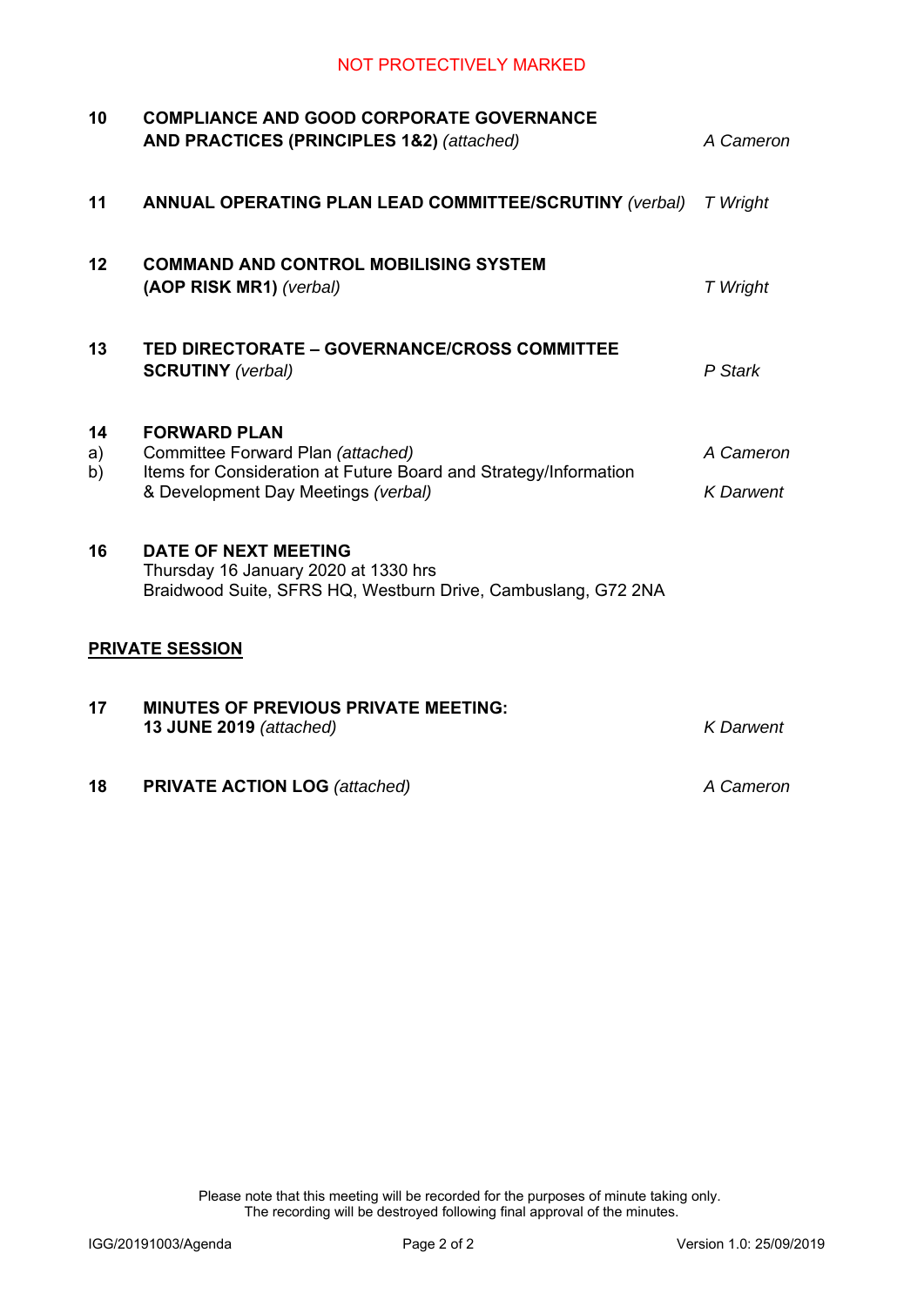### DRAFT – NOT PROTECTIVELY MARKED



### **PUBLIC MEETING: INTEGRATED GOVERNANCE COMMITTEE**

### **THURSDAY 13 JUNE 2019 @ 1400 HRS**

**SCOTTISH FIRE AND RESCUE SERVICE MEETING ROOM 1, EAST SERVICE DELIVERY AREA HEADQUARTERS, 21 CLAYLANDS ROAD, NEWBRIDGE, EH38 8LF** 

### **PRESENT:**

Nick Barr (NB) Marieke Dwarshuis (MD) Primrose Stark (PS)

Kirsty Darwent, Chair (KD) Bill McQueen, Deputy Chair, (BMcQ)

### **IN ATTENDANCE:**

Martin Blunden (MB) Chief Officer Heather Greig (HG) Board Support Team

John MacDonald (JMacD) Deputy Assistant Chief Officer Alasdair Cameron (AC) Group Manager, Board Support Manager Debbie Haddow (DH) Board Support Team/Minutes

#### **1 CHAIR'S WELCOME**

1.1 KD opened the meeting and welcomed all those present.

#### **2 APOLOGIES**

2.1 Brian Baverstock, Board Member Richard Whetton, Head of Corporate Governance

#### **3 CONSIDERATION OF AND DECISION OF ANY ITEMS TO BE TAKEN IN PRIVATE**

3.1 NB requested that an item regarding inspection/audit be heard in the private session where the Committee were in agreement due to the confidential nature of the issue.

#### **4 DECLARATION OF INTERESTS**

4.1 **None** 

#### **5 MINUTES OF PREVIOUS MEETING: 27 MARCH 2019**

5.1 The minutes were approved as an accurate record.

#### **6 ACTION LOG**

6.1 The Committee considered the action log and agreed the closure of the completed actions.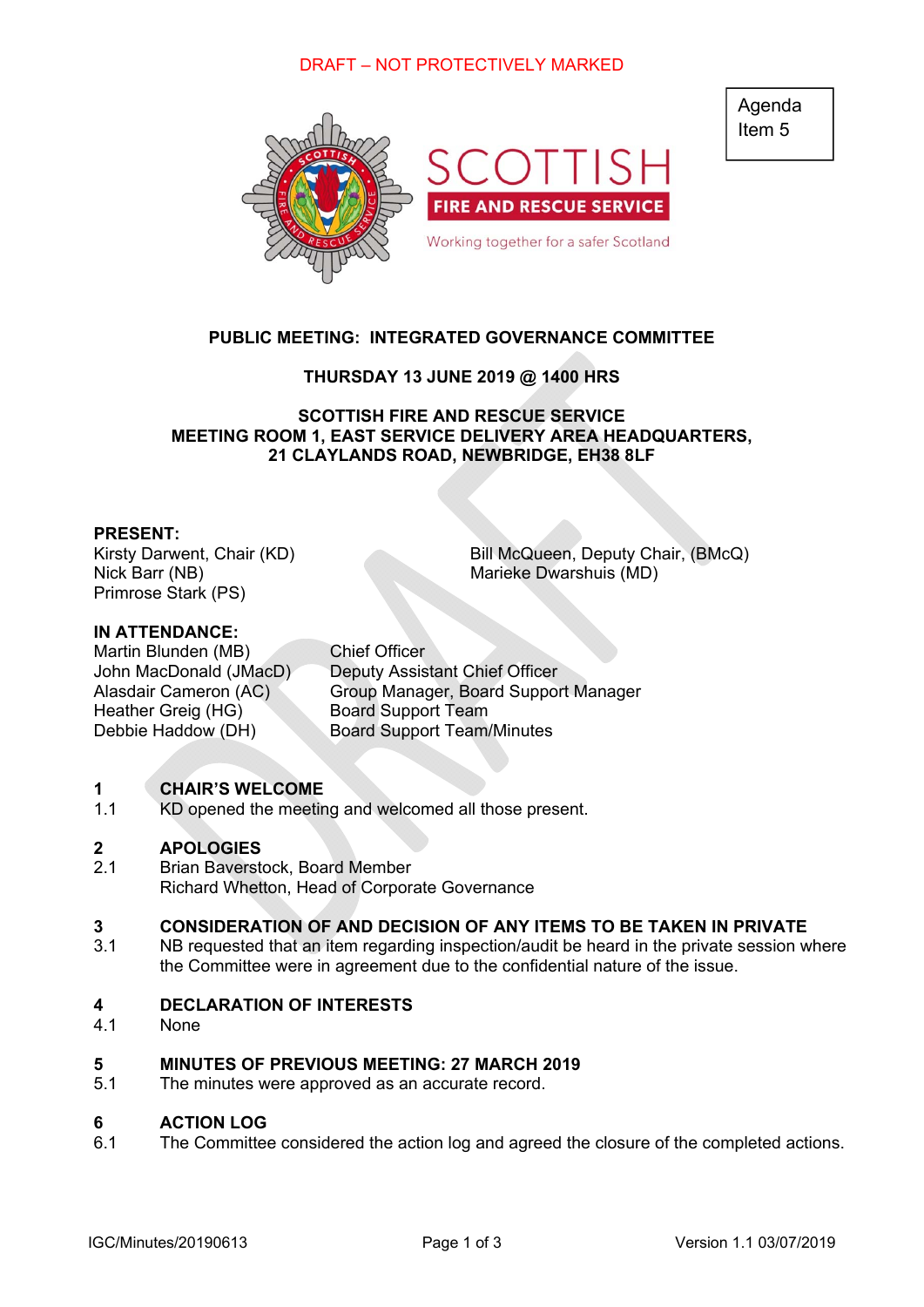### DRAFT – NOT PROTECTIVELY MARKED

**Item 14.1.3 AOCB High Level Transformation Plan (17/01/19)** – RAG status to be amended to yellow to reflect the extended completion date. Update to be provided at the next meeting.

**Item 7.4 Risk Register (27/02/19)** – MB stated that DCO McGown was currently reviewing this and an update would be provided at the next meeting.

**Item 12.3 Compliance and Good Corporate Governance and Practices (27/03/19)** – MB stated that the phased implementation of the Leadership and Development Framework continues across Executive, Strategic and Supervisory Leadership Development Programmes (LDPs). Middle Manager Induction was implemented in Q4 and the wider Middle Manager Leadership Programme implementation development continues ready for implementation in 2019-20.

### **The Committee noted the updated action log.**

#### **7 AREAS OF OVERLAP**

- 7.1 PS highlighted a good example of Transformation and Major Projects Committee (TMPC) and Staff Governance Committee (SGC) linking together in relation to closing off the Standardisation of Uniformed T&Cs Project. PS would email the Chair of TMPC to advise on the outcome of the discussions at the SGC. This would also be captured in the Committee minutes and during Committee updates at the Board meetings.
- 7.2 A similar overlapping situation with the TED review was discussed. MB advised the Committee he is now leading on this project and the closing report would be taken to the TMPC following approval by the SGC. The outcomes of the review would be submitted to the Strategic Leadership Team (SLT) in July and thereafter the SGC and TMPC.
- 7.3 NB noted that the Service Delivery Committee (SDC) would be looking at the Operational Intelligence HMFSI report and a general situation note would be passed to the TMPC to provide an update. A similar process would be undertaken for the Fleet report.

#### **8 CHAIRS ISSUES AND COMMON THEMES**

8.1 PS noted some reoccurring common themes, such as ICT, Kronos (duty systems), etc being raised at Committees.

#### **9 INSPECTIONS AND AUDITS**

9.1 As agreed 3.1 this was to be discussed in the private session.

#### **10 COMMITTEE HOT DEBRIEFS**

- 10.1 AC tabled a proposal to introduce a structured format for private hot debrief discussions directly after meetings.
- 10.2 During discussions it was generally agreed that this would be of benefit. It was felt that there was no requirement for a formal structured approach. It was suggested that periodic informal hot debrief sessions be held when deemed appropriate by each respective Committee and particularly when there were changes to their membership/structure/reporting format.

#### **11 ANNUAL VALUE ADDED STATEMENTS 2018/19**

11.1 MD commented on the bulleted list "Summary of the Committee's Work during 2018/19" within the Staff Governance Committee statement. Following a brief discussion, it was suggested future consideration be given to separating sections noting what the Committee had achieved and highlights of significant work overseen.

### **ACTION: BST**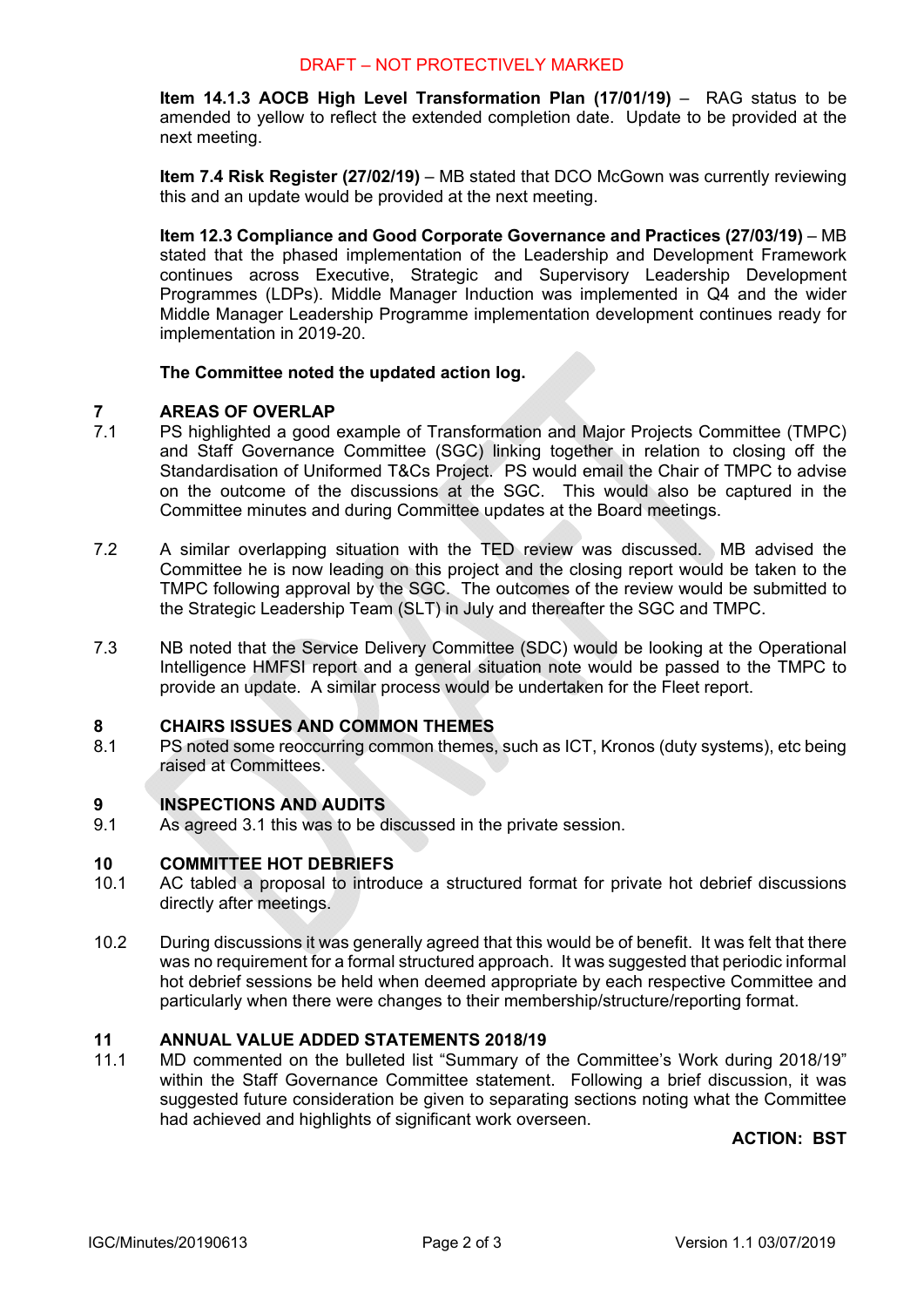### DRAFT – NOT PROTECTIVELY MARKED

#### **12 FORWARD PLAN**

- 12.1 Committee Forward Plan
- 12.1.1 AC presented the Committee Forward Plan for noting.
- 12.1.2 The Committee discussed the merits and scheduling of the Committee meetings and agreed to maintain the status quo going forward.
- 12.2 Items for Consideration at Future Board and Strategy/Information & Development Day **Meetings**
- 12.2.1 PS commented on the reduced formal presentations at Strategy/Information & Development Days which afforded greater opportunity for discussions.
- 12.2.2 It was suggested that the following sessions be considered:
	- Links with other strategic partners both emergency and non-emergency
	- Future negotiations structures within/outwith the Service and possible alternatives to the NJC.
	- Training for Board Members and SLT to aid future negotiations.
	- Continued updates on major incidents eg Glasgow School of Arts as presented in May 2019.
- 12.2.3 In relation to the Ministerial Annual Performance Review, an initial planning meeting has been scheduled for 18 June 2019 with Lynn Mills, Scottish Government, SFRS Head of Communications and Engagement, Marysia Waters and the Board Support Team. Following discussions, it was agreed that a joint Board/SLT presentational approach would be suggested to Scottish Government for approval.

#### **13 DATE OF NEXT MEETING**

- 13.1 The next meeting of the Integrated Governance Committee is scheduled to take place on Thursday 3 October 2019 at 1300 hrs in the Braidwood Suite, SFRS Headquarters, Westburn Drive, Cambuslang, G72 7NA.
- 13.2 There being no further matters to discuss in public, the meeting closed at 1440 hrs.

### **PRIVATE SESSION**

#### **14 MINUTES OF PREVIOUS PRIVATE MEETING: 27 MARCH 2019**

14.1 The minutes were approved as an accurate record**.** 

#### **15 ANY OTHER COMPETENT BUSINESS**

- 15.1 Recording of Board/Committee meetings
- 15.1.1 It was agreed that a disclaimer would be added to all agendas noting that the meeting would be recorded and the recording would be destroyed after approval of the minutes.
- 15.2 External Representation at Committee Meetings
- 15.2.1 The Committee discussed the role of external representation at public Committee meetings for appropriateness and in order to ensure good Governance arrangements are in place
- 15.2.2 The Committee were informed that the future potential for live streaming meetings had been explored and continued consideration would be given to this possibility when appropriate, however not at this time.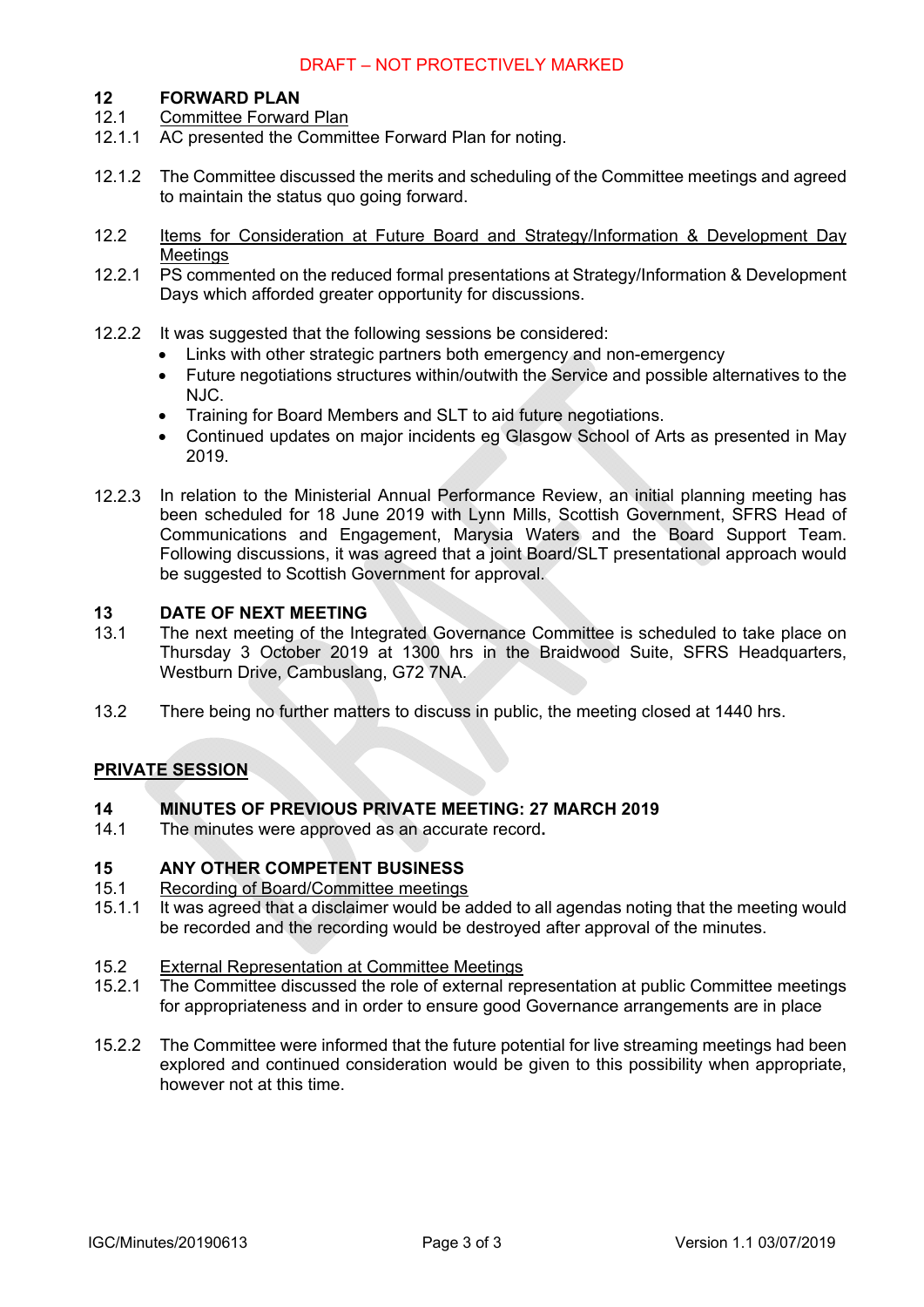Working together for a safer Sci

# **INTEGRATED GOVERNANCE COMMITTEE MEETING – ROLLING ACTION LOG**



A rolling action log is maintained of all actions arising or pending from each of the previous meetings of the Committee. No actions will be removed from the log or there completion dates extended until approval has been sought from the Committee.

The status of Actions are categorised as follows:

- Task completed  $-$  to be removed from listing
- No identified risk, on target for completion date
- Target completion date extended to allow flexibility
- Target completion date unattainable, further explanation provided.

**Actions/recommendations** 

Currently the rolling action log contains 3 Actions. A total of 2 of these actions have been completed.

The Committee is therefore asked to approve the removal of the 2 actions noted as completed (Blue status), and note the 1 action categorised as Yellow status on the action log.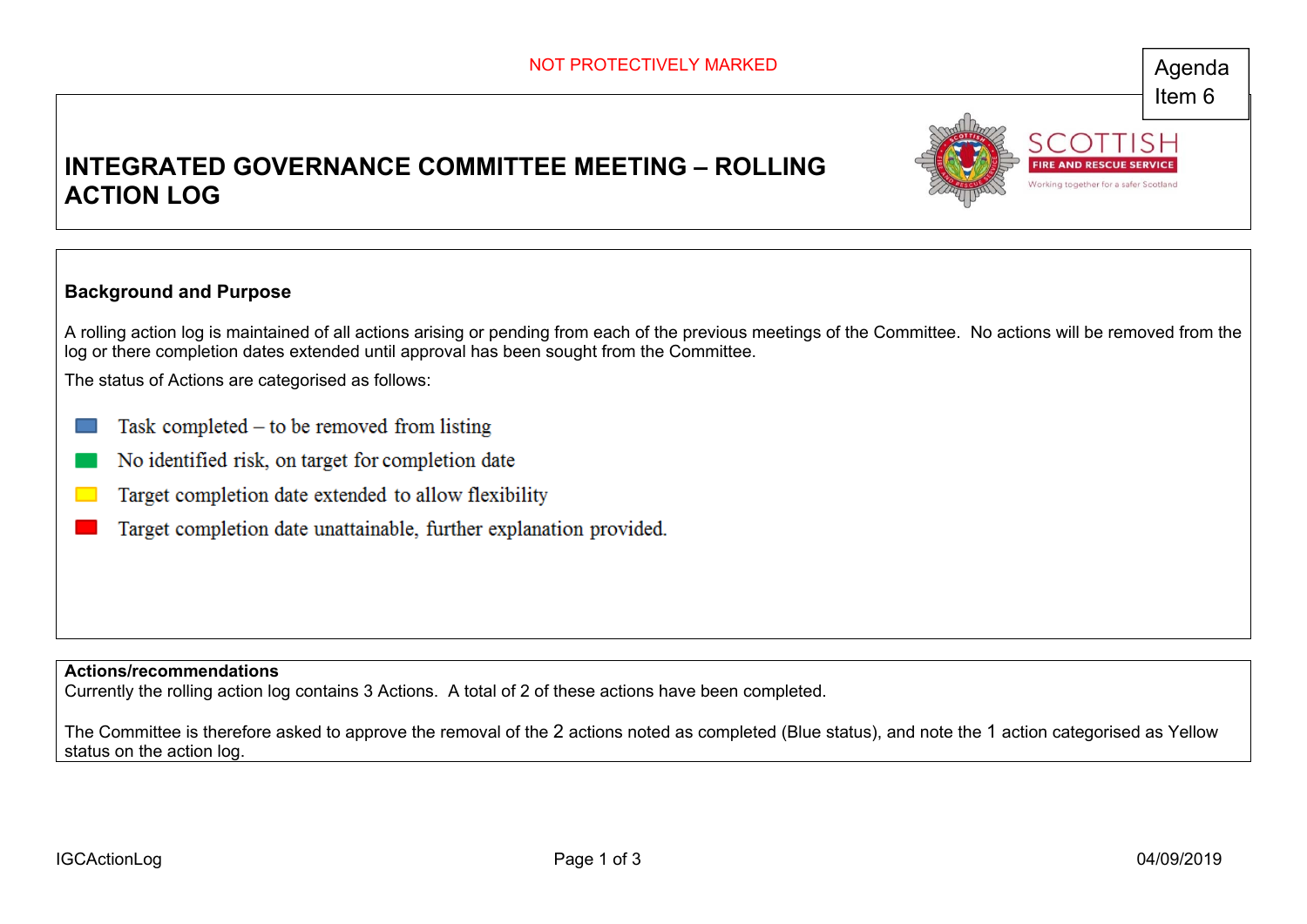| <b>Integrated Governance Group Meeting: 17 January 2019</b> |                                                                                                                                                                                               |            |                      |               |                                  |                                                                                                                                                                                                                                                                                                                                                                                                                                                                                                                                                                                                                                                            |  |  |  |
|-------------------------------------------------------------|-----------------------------------------------------------------------------------------------------------------------------------------------------------------------------------------------|------------|----------------------|---------------|----------------------------------|------------------------------------------------------------------------------------------------------------------------------------------------------------------------------------------------------------------------------------------------------------------------------------------------------------------------------------------------------------------------------------------------------------------------------------------------------------------------------------------------------------------------------------------------------------------------------------------------------------------------------------------------------------|--|--|--|
| Agenda<br><b>Item</b>                                       | <b>Actions Arising</b>                                                                                                                                                                        | Lead       | <b>Due Date</b>      | <b>Status</b> | <b>Completion</b><br><b>Date</b> | <b>Position Statement</b>                                                                                                                                                                                                                                                                                                                                                                                                                                                                                                                                                                                                                                  |  |  |  |
| Item<br>14.1.3                                              | <b>AOCB High Level Transformation</b><br>Plan - Clarification to be sought on<br>whether Board Members Security<br>Clearance would be required and to be<br>brought back to the next meeting. | <b>BST</b> | <b>March</b><br>2019 |               | 25 July 2019                     | Update (27/03/19) - Contact made with R&R lead.<br>A new policy is being submitted to SLT with a<br>proposal to create a Strategic Security Board (SLT)<br>which will look at this and decide the most<br>appropriate course of action moving forward.<br>Update (13/06/19) - ACO Dickie is now fully aware<br>of this and will take it to the Strategic Security<br>Board. BST will request a further update in order to<br>inform the IGC of the outcome at its next meeting.<br><b>Update (03/10/19)</b> – Update given at Board<br>Strategy/Information day on 25 July 2019. Strategic<br>Security Board decided security clearance was not<br>needed. |  |  |  |

| <b>Integrated Governance Group Meeting: 27 March 2019</b> |                                                                                                                                                                                                                                                                          |           |                  |               |                                  |                                                                                                                                                                                                                                                                        |  |  |
|-----------------------------------------------------------|--------------------------------------------------------------------------------------------------------------------------------------------------------------------------------------------------------------------------------------------------------------------------|-----------|------------------|---------------|----------------------------------|------------------------------------------------------------------------------------------------------------------------------------------------------------------------------------------------------------------------------------------------------------------------|--|--|
| Agenda<br><b>Item</b>                                     | <b>Actions Arising</b>                                                                                                                                                                                                                                                   | Lead      | <b>Due Date</b>  | <b>Status</b> | <b>Completion</b><br><b>Date</b> | <b>Position Statement</b>                                                                                                                                                                                                                                              |  |  |
| Item 7.4                                                  | <b>RISK REGISTER - There are now 5</b><br>Transformation Projects within the<br>programme and the risks should be<br>matched against each of those. MB will<br>review this part of the register and will<br>feed back to Transformation and Major<br>Projects Committee. | <b>MB</b> | <b>June 2019</b> |               |                                  | <b>Update (13/06/19) –</b> Verbal update to be provided at<br>the meeting.<br><b>Update <math>(03/10/19)</math></b> – DCO is continuing to progress<br>the revised Strategic Risk Register format, which will<br>be reported to the TMPC, ARAC and SLT<br>accordingly. |  |  |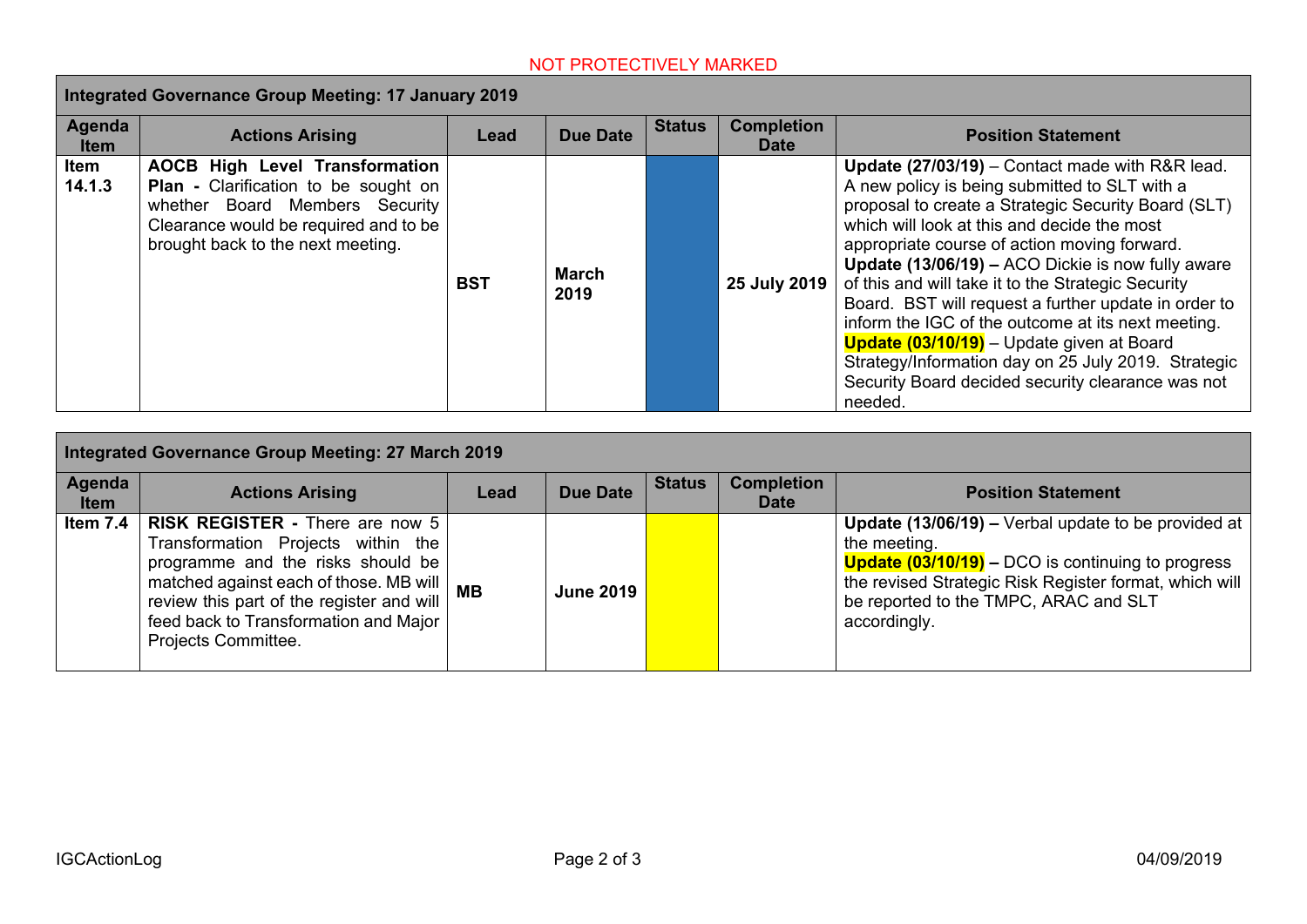| Integrated Governance Group Meeting: 13 June 2019 |                                                                                                                                                                                                                                               |      |                        |               |                                                               |                                                                                                                                      |  |  |
|---------------------------------------------------|-----------------------------------------------------------------------------------------------------------------------------------------------------------------------------------------------------------------------------------------------|------|------------------------|---------------|---------------------------------------------------------------|--------------------------------------------------------------------------------------------------------------------------------------|--|--|
| Agenda<br><b>Item</b>                             | <b>Actions Arising</b>                                                                                                                                                                                                                        | Lead | <b>Due Date</b>        | <b>Status</b> | <b>Completion</b><br><b>Position Statement</b><br><b>Date</b> |                                                                                                                                      |  |  |
| Item<br>11.1                                      | <b>ANNUAL</b><br><b>ADDED</b><br><b>VALUE</b><br>STATEMENT 2018/19 - It was<br>future consideration be<br>suggested<br>given to separating sections noting<br>what the Committee had achieved and<br>highlights of significant work overseen. | BST  | <b>October</b><br>2019 |               | <b>October</b><br>2019                                        | <b>Update <math>(03/10/19)</math></b> – This was noted and<br>acknowledged by the BST and will be reflected in<br>future statements. |  |  |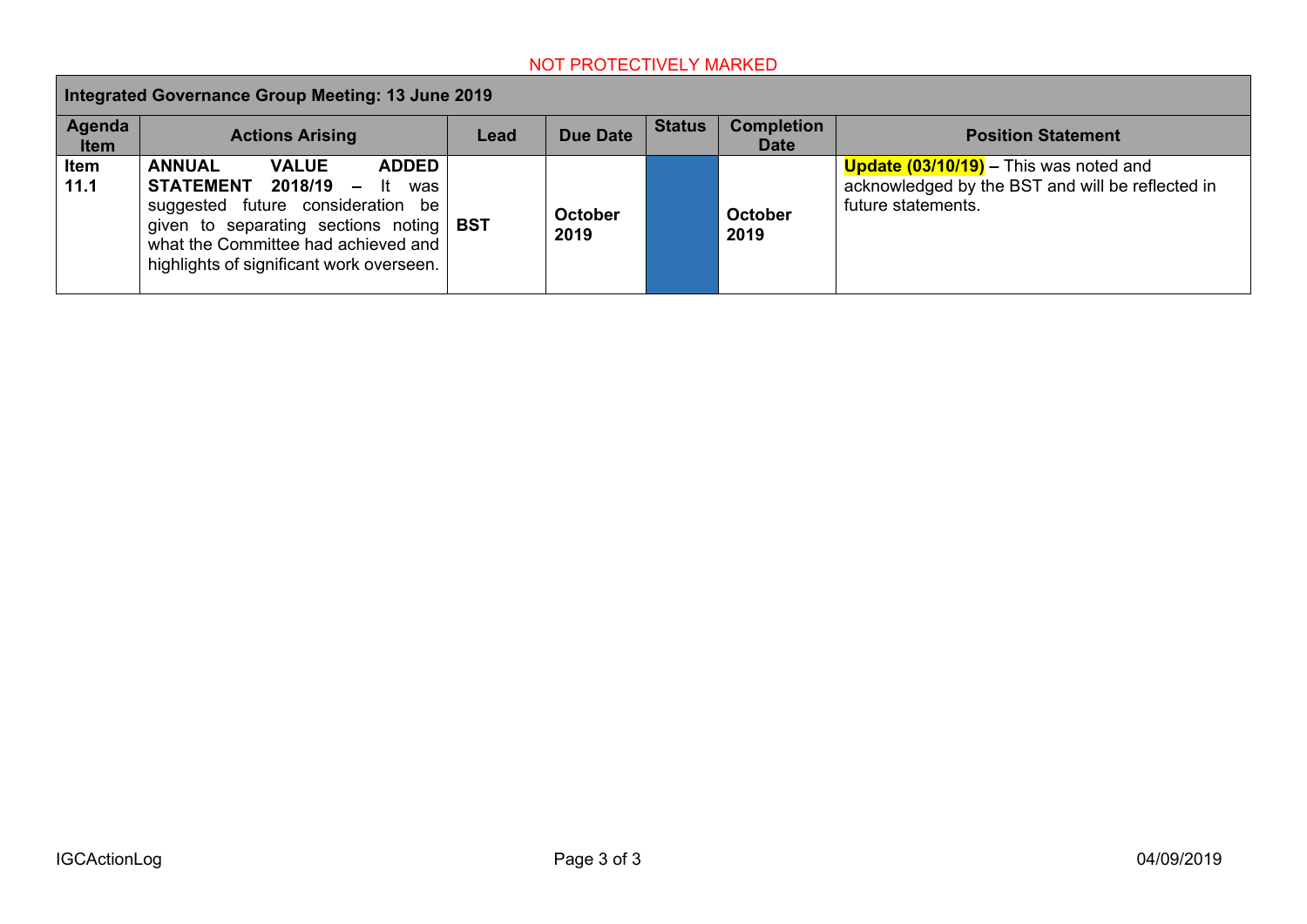# SCOTTISH FIRE AND RESCUE SERVICE

*Integrated Governance Committee*



### **Report No: C/IGC/05-19**

**Agenda Item: 10** 

| <b>Report to:</b>                       |                                                                                                                                                                                                                                                                                                                                                                                                                                                                                                                                                                                                                                                                                                                                                                                                                                                                                                                           | <b>INTERGRATED GOVERNANCE COMMITTEE</b>                                                                                                                                        |                                                                                                                                                    |                         |                          |              |   |   |          |  |
|-----------------------------------------|---------------------------------------------------------------------------------------------------------------------------------------------------------------------------------------------------------------------------------------------------------------------------------------------------------------------------------------------------------------------------------------------------------------------------------------------------------------------------------------------------------------------------------------------------------------------------------------------------------------------------------------------------------------------------------------------------------------------------------------------------------------------------------------------------------------------------------------------------------------------------------------------------------------------------|--------------------------------------------------------------------------------------------------------------------------------------------------------------------------------|----------------------------------------------------------------------------------------------------------------------------------------------------|-------------------------|--------------------------|--------------|---|---|----------|--|
|                                         | <b>Meeting Date:</b>                                                                                                                                                                                                                                                                                                                                                                                                                                                                                                                                                                                                                                                                                                                                                                                                                                                                                                      | 3 OCTOBER 2019                                                                                                                                                                 |                                                                                                                                                    |                         |                          |              |   |   |          |  |
| <b>Report Title:</b>                    |                                                                                                                                                                                                                                                                                                                                                                                                                                                                                                                                                                                                                                                                                                                                                                                                                                                                                                                           | <b>COMPLIANCE AND GOOD CORPORATE GOVERNANCE AND PRACTICES</b>                                                                                                                  |                                                                                                                                                    |                         |                          |              |   |   |          |  |
| <b>Report</b><br><b>Classification:</b> |                                                                                                                                                                                                                                                                                                                                                                                                                                                                                                                                                                                                                                                                                                                                                                                                                                                                                                                           | <b>For Noting</b>                                                                                                                                                              | <b>Board/Committee Meetings ONLY</b><br>For Reports to be held in Private<br>Specify rationale below referring to<br><b>Board Standing Order 9</b> |                         |                          |              |   |   |          |  |
|                                         |                                                                                                                                                                                                                                                                                                                                                                                                                                                                                                                                                                                                                                                                                                                                                                                                                                                                                                                           |                                                                                                                                                                                | $\triangle$                                                                                                                                        | $\overline{\mathsf{B}}$ | $\underline{\mathsf{C}}$ | $\mathbf{D}$ | Ε | E | <u>G</u> |  |
| $\mathbf 1$                             | <b>Purpose</b>                                                                                                                                                                                                                                                                                                                                                                                                                                                                                                                                                                                                                                                                                                                                                                                                                                                                                                            |                                                                                                                                                                                |                                                                                                                                                    |                         |                          |              |   |   |          |  |
| 1.1                                     |                                                                                                                                                                                                                                                                                                                                                                                                                                                                                                                                                                                                                                                                                                                                                                                                                                                                                                                           | The purpose of this report is to present the performance reporting against specific<br>principles of the Scottish Fire and Rescue Service (SFRS) Code of Corporate Governance. |                                                                                                                                                    |                         |                          |              |   |   |          |  |
| $\overline{2}$                          | <b>Background</b>                                                                                                                                                                                                                                                                                                                                                                                                                                                                                                                                                                                                                                                                                                                                                                                                                                                                                                         |                                                                                                                                                                                |                                                                                                                                                    |                         |                          |              |   |   |          |  |
| 2.1                                     | governance.                                                                                                                                                                                                                                                                                                                                                                                                                                                                                                                                                                                                                                                                                                                                                                                                                                                                                                               | There is a requirement for the Board to act consistently with recognised principles of good                                                                                    |                                                                                                                                                    |                         |                          |              |   |   |          |  |
| 2.2<br>2.3                              | The SFRS Code of Corporate Governance was approved by the Board at its meeting on<br>15 December 2016 and subsequently published on our public website. It is intended to be<br>a living document that will evolve in line with best practice and through our processes for<br>continuously reviewing and improving the effectiveness of our governance arrangements.<br>It fully supports the outcomes and priorities set out in the Strategic Plan for 2016-19, in<br>particular the strategic priority of Governance and Social Responsibility.<br>As the Integrated Governance Committee (IGC) meets a minimum of three times per<br>annum, all six core principles will be subject to detailed scrutiny during each reporting year.<br>It was therefore proposed that a report should be presented at each IGC meeting detailing<br>evidence of performance against two of the six core principles of good corporate |                                                                                                                                                                                |                                                                                                                                                    |                         |                          |              |   |   |          |  |
|                                         |                                                                                                                                                                                                                                                                                                                                                                                                                                                                                                                                                                                                                                                                                                                                                                                                                                                                                                                           | governance thereby covering all six throughout the reporting year.                                                                                                             |                                                                                                                                                    |                         |                          |              |   |   |          |  |
| 3                                       |                                                                                                                                                                                                                                                                                                                                                                                                                                                                                                                                                                                                                                                                                                                                                                                                                                                                                                                           | <b>Main Report/Detail</b>                                                                                                                                                      |                                                                                                                                                    |                         |                          |              |   |   |          |  |
| 3.1                                     |                                                                                                                                                                                                                                                                                                                                                                                                                                                                                                                                                                                                                                                                                                                                                                                                                                                                                                                           | Principles 1 and 2 are therefore presented to IGC (Appendix A) highlighting any progress<br>that has been made in these areas.                                                 |                                                                                                                                                    |                         |                          |              |   |   |          |  |
| 3.2                                     | A number of Improvement Actions had previously been identified to ensure we meet the<br>commitments outlined in our Code and from this an assurance level was applied to each.<br>The Performance Report (Appendix A) will allow the Committee to track progress of the<br>Improvement Actions identified and how these are being considered as part of our<br>continuous improvement.                                                                                                                                                                                                                                                                                                                                                                                                                                                                                                                                    |                                                                                                                                                                                |                                                                                                                                                    |                         |                          |              |   |   |          |  |
| 4                                       |                                                                                                                                                                                                                                                                                                                                                                                                                                                                                                                                                                                                                                                                                                                                                                                                                                                                                                                           | <b>Recommendation</b>                                                                                                                                                          |                                                                                                                                                    |                         |                          |              |   |   |          |  |
| 4.1                                     | The Committee are invited to note the comments and progress made against the<br>Improvement Actions and provide any feedback as necessary. These are all detailed<br>within the Performance Report (Appendix A) for Principles 1 and 2.                                                                                                                                                                                                                                                                                                                                                                                                                                                                                                                                                                                                                                                                                   |                                                                                                                                                                                |                                                                                                                                                    |                         |                          |              |   |   |          |  |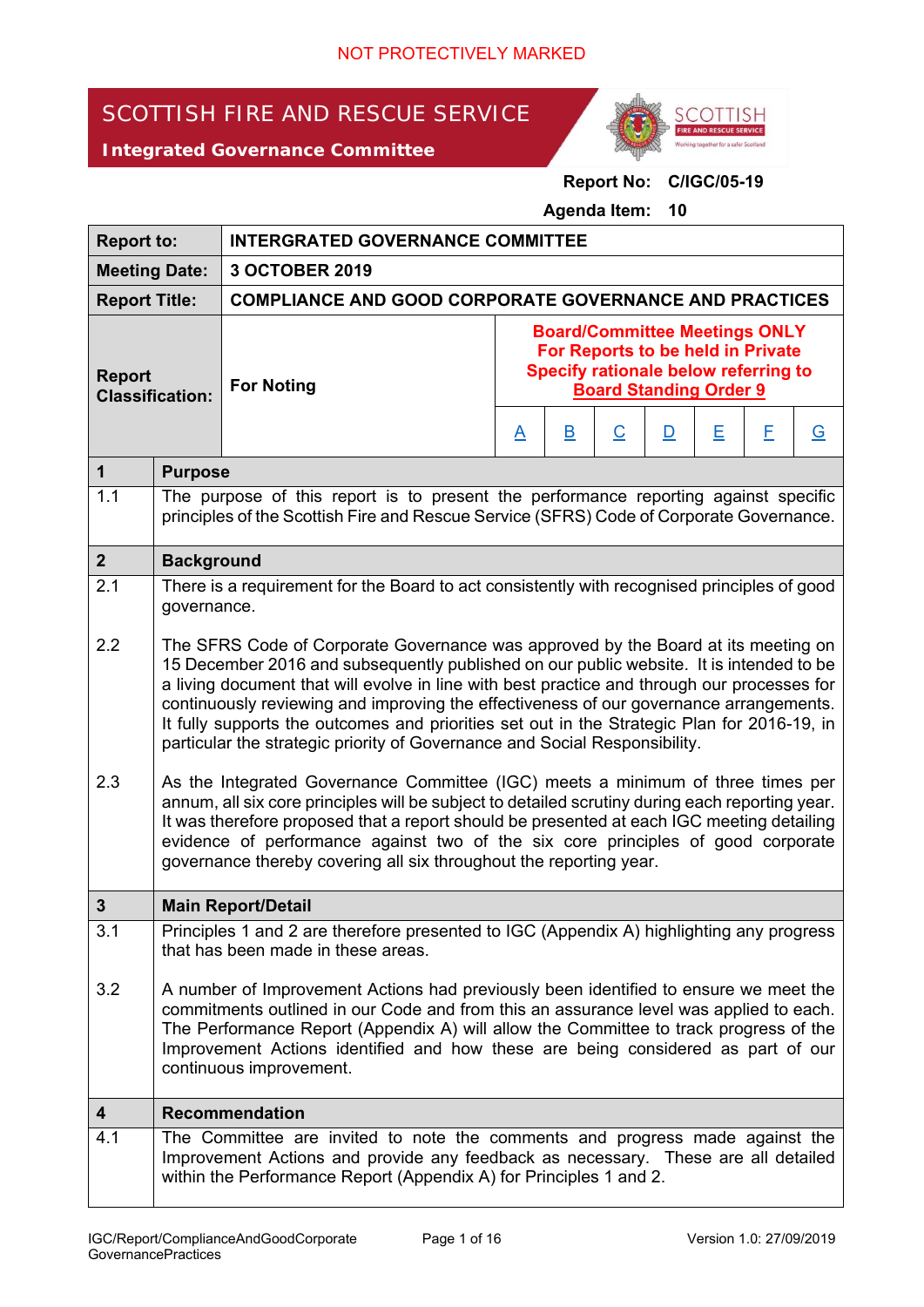| $5\phantom{1}$ | <b>Key Strategic Implications</b>                                                                                                                                                                                                                                                                                                                                                                                                                                                                          |  |  |  |  |  |  |
|----------------|------------------------------------------------------------------------------------------------------------------------------------------------------------------------------------------------------------------------------------------------------------------------------------------------------------------------------------------------------------------------------------------------------------------------------------------------------------------------------------------------------------|--|--|--|--|--|--|
| 5.1<br>5.1.1   | <b>Financial</b><br>There are no key strategic financial implications arising from the recommendations set out<br>in this paper.                                                                                                                                                                                                                                                                                                                                                                           |  |  |  |  |  |  |
| 5.2<br>5.2.1   | <b>Environmental &amp; Sustainability</b><br>There are no key strategic environmental and sustainability implications arising from the<br>recommendations set out in this paper.                                                                                                                                                                                                                                                                                                                           |  |  |  |  |  |  |
| 5.3<br>5.3.1   | <b>Workforce</b><br>There are no key strategic workforce implications arising from the recommendations set<br>out in this paper.                                                                                                                                                                                                                                                                                                                                                                           |  |  |  |  |  |  |
| 5.4<br>5.4.1   | <b>Health &amp; Safety</b><br>There are no<br>key strategic health and safety<br>implications arising<br>from the<br>recommendations set out in this paper.                                                                                                                                                                                                                                                                                                                                                |  |  |  |  |  |  |
| 5.5<br>5.5.1   | <b>Training</b><br>There are no key strategic training implications arising from the recommendations set out<br>in this paper.                                                                                                                                                                                                                                                                                                                                                                             |  |  |  |  |  |  |
| 5.6<br>5.6.1   | <b>Timing</b><br>This report has been produced to support the arrangements approved by SFRS Board at<br>its meeting on 29 June 2017 for the effective monitoring and scrutiny of the approved SFRS<br>Code of Corporate Governance. It will also be used to form a report on the overall<br>effectiveness of the Code of Corporate Governance within the Annual Governance<br>Statement presented to the Audit and Risk Assurance Committee (ARAC) and<br>subsequently the Board for approval.             |  |  |  |  |  |  |
| 5.7<br>5.7.1   | <b>Performance</b><br>The information obtained from the performance reports of the SFRS Code of Corporate<br>Governance will be outlined within the Annual Governance Statement provided by the<br>Accountable Officer to the ARAC. Any assurance gaps identified from these reviews will<br>form Improvement Actions that will be allocated to Directorates to be addressed as part of<br>business as usual arrangements or alternatively through the Annual Internal Audit Plan,<br>as deemed necessary. |  |  |  |  |  |  |
| 5.8<br>5.8.1   | <b>Communications &amp; Engagement</b><br>Engagement has taken place with the Board and the IGC regarding arrangements for<br>monitoring and scrutiny of SFRS Code of Corporate Governance. An overview of this will<br>be incorporated within future Annual Governance Statements and reported to ARAC and<br>the Board. Updates from IGC will be provided to the Board.                                                                                                                                  |  |  |  |  |  |  |
| 5.9<br>5.9.1   | Legal<br>Whilst there is no legal requirement to have a Code of Governance within SFRS, the<br>adoption of the proposed Code is intended to improve the Board's and its Committees<br>ability to perform its scrutiny role and therefore deliver its statutory duties effectively.                                                                                                                                                                                                                         |  |  |  |  |  |  |
| 5.10           | <b>Information Governance</b>                                                                                                                                                                                                                                                                                                                                                                                                                                                                              |  |  |  |  |  |  |
| 5.10.1         | DPIA completed - No.<br>There is no personal data contained within the report.                                                                                                                                                                                                                                                                                                                                                                                                                             |  |  |  |  |  |  |
| 5.11           | <b>Risk</b>                                                                                                                                                                                                                                                                                                                                                                                                                                                                                                |  |  |  |  |  |  |
| 5.11.1         | There are no key strategic risk implications arising from the recommendations set out in<br>this paper.                                                                                                                                                                                                                                                                                                                                                                                                    |  |  |  |  |  |  |

 $\mathbf{r}$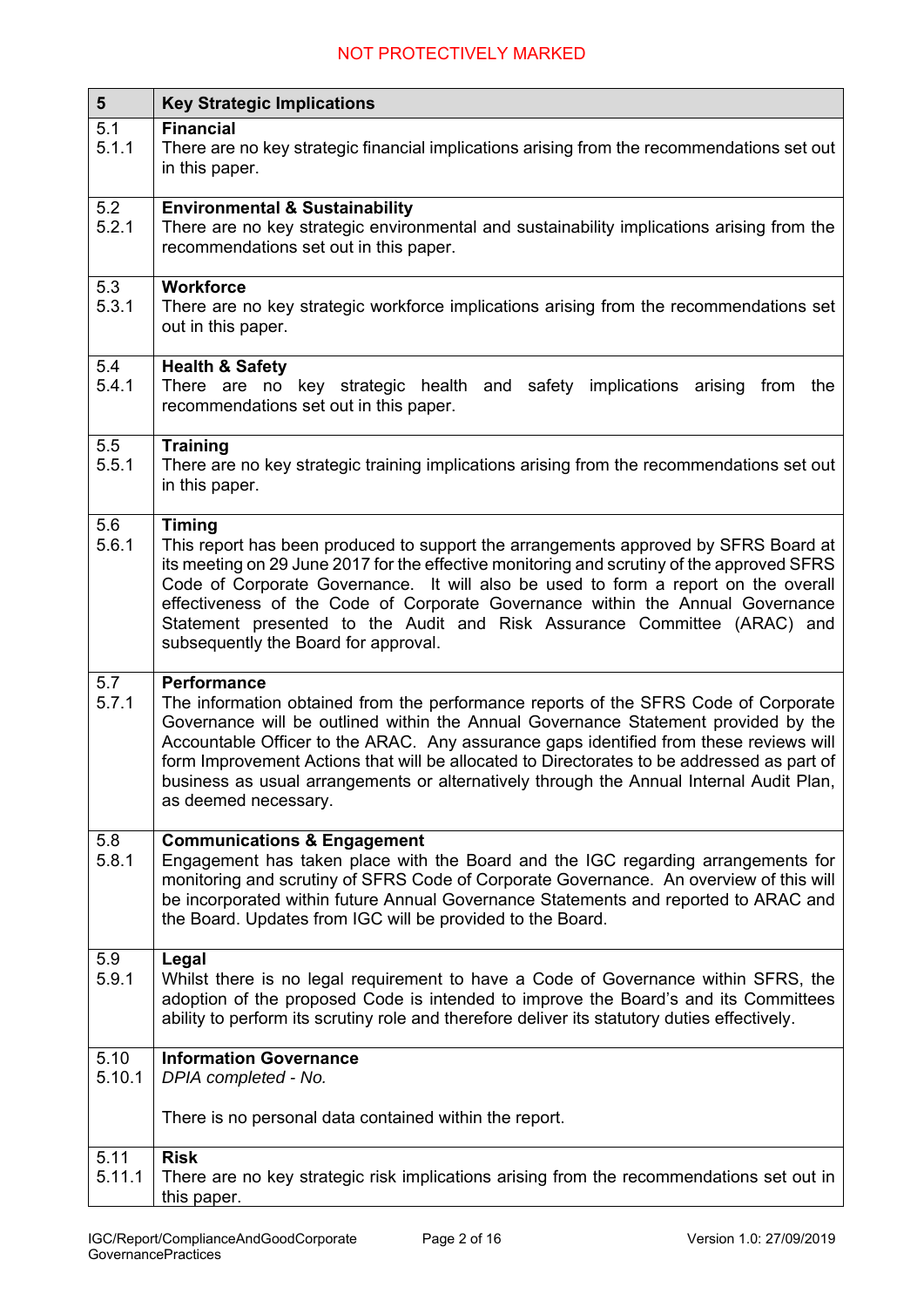| 5.12<br>5.12.1                                                                                                                                                                                                                                                                                                                                                                                 | <b>Equalities</b><br>EIA completed - No.                                                                                                                                  |                                                                                  |                |                                                                                            |  |  |  |  |  |  |
|------------------------------------------------------------------------------------------------------------------------------------------------------------------------------------------------------------------------------------------------------------------------------------------------------------------------------------------------------------------------------------------------|---------------------------------------------------------------------------------------------------------------------------------------------------------------------------|----------------------------------------------------------------------------------|----------------|--------------------------------------------------------------------------------------------|--|--|--|--|--|--|
|                                                                                                                                                                                                                                                                                                                                                                                                | The existing Equality Impact Assessment - Board Operating Arrangements, has been<br>reviewed and there are no issues arising from the matters raised within this report.  |                                                                                  |                |                                                                                            |  |  |  |  |  |  |
| 6                                                                                                                                                                                                                                                                                                                                                                                              | <b>Core Brief</b>                                                                                                                                                         |                                                                                  |                |                                                                                            |  |  |  |  |  |  |
| 6.1                                                                                                                                                                                                                                                                                                                                                                                            | Not required.                                                                                                                                                             |                                                                                  |                |                                                                                            |  |  |  |  |  |  |
| $\overline{7}$                                                                                                                                                                                                                                                                                                                                                                                 |                                                                                                                                                                           | <b>Appendices/Further Reading</b>                                                |                |                                                                                            |  |  |  |  |  |  |
| 7.1                                                                                                                                                                                                                                                                                                                                                                                            |                                                                                                                                                                           | Appendix A - Code of Corporate Governance - Performance Report                   |                |                                                                                            |  |  |  |  |  |  |
| 7.2                                                                                                                                                                                                                                                                                                                                                                                            | Link to published version of SFRS Code of Corporate Governance:<br>https://www.firescotland.gov.uk/media/1349818/sfrs code of corporate governance v3.0september 2018.pdf |                                                                                  |                |                                                                                            |  |  |  |  |  |  |
| Prepared by:                                                                                                                                                                                                                                                                                                                                                                                   |                                                                                                                                                                           | Heather Greig, Board Support Executive Officer                                   |                |                                                                                            |  |  |  |  |  |  |
|                                                                                                                                                                                                                                                                                                                                                                                                | <b>Sponsored by:</b>                                                                                                                                                      |                                                                                  |                | Mark McAteer, Director of Strategic Planning, Performance and Communications               |  |  |  |  |  |  |
|                                                                                                                                                                                                                                                                                                                                                                                                | <b>Presented by:</b>                                                                                                                                                      | <b>GM Alasdair Cameron, Board Support Manager</b>                                |                |                                                                                            |  |  |  |  |  |  |
|                                                                                                                                                                                                                                                                                                                                                                                                |                                                                                                                                                                           | <b>Links to Strategy and Corporate Values</b>                                    |                |                                                                                            |  |  |  |  |  |  |
|                                                                                                                                                                                                                                                                                                                                                                                                |                                                                                                                                                                           | Responsibility, incorporating the following associated key strategic objectives: |                | This links to SFRS Strategic Plan 2016-19 through our priorities of Governance and Social  |  |  |  |  |  |  |
| led.                                                                                                                                                                                                                                                                                                                                                                                           |                                                                                                                                                                           |                                                                                  |                | We will continue to ensure that our decision making processes are transparent and evidence |  |  |  |  |  |  |
| We will develop a performance framework that enables the effective management of risk and<br>$\bullet$<br>supports effective scrutiny, challenge and improvement.<br>We will embed effective communication and engagement in all that we do.<br>$\bullet$<br>We will continue to explore how we maximise efficiency and productivity within our organisation<br>$\bullet$<br>and partnerships. |                                                                                                                                                                           |                                                                                  |                |                                                                                            |  |  |  |  |  |  |
|                                                                                                                                                                                                                                                                                                                                                                                                | <b>Report Classification/</b><br><b>Meeting Date</b><br><b>Governance Route for Report</b><br><b>Comments</b>                                                             |                                                                                  |                |                                                                                            |  |  |  |  |  |  |
|                                                                                                                                                                                                                                                                                                                                                                                                |                                                                                                                                                                           | <b>Integrated Governance Committee</b>                                           | 3 October 2019 | For Noting                                                                                 |  |  |  |  |  |  |
|                                                                                                                                                                                                                                                                                                                                                                                                |                                                                                                                                                                           |                                                                                  |                |                                                                                            |  |  |  |  |  |  |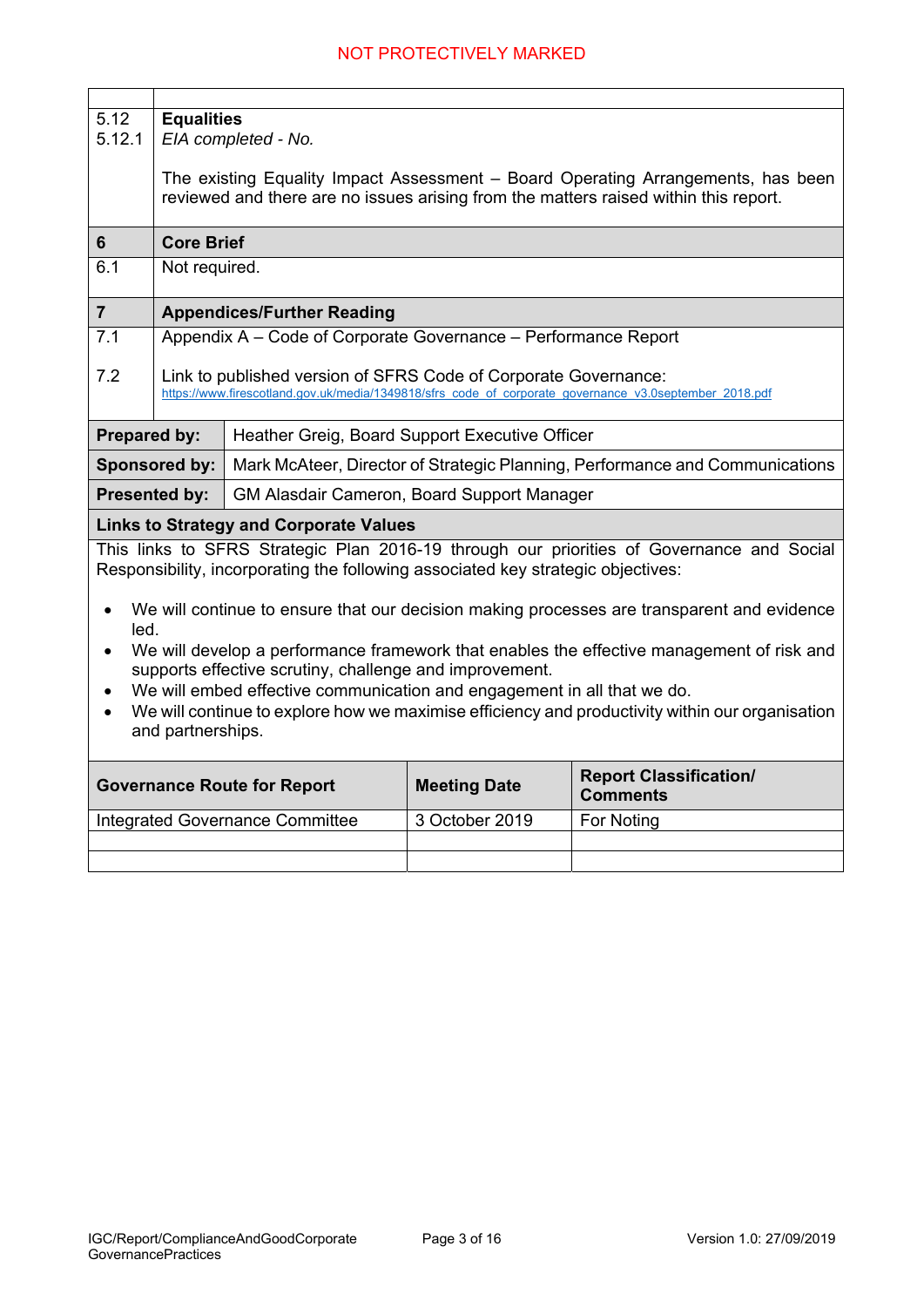**APPENDIX A** 

# **Scottish Fire and Rescue Service (SFRS) Code of Corporate Governance Performance Report**

### **Background and Purpose**

Assurance categories are applied to each of the commitments made within The Code to provide an indication of the strength of the control in place and enable progress against each of these to be easily monitored and reviewed. No improvement actions will be removed from the log or intended completion dates extended until approval has been sought from the Group.

The status of Assurance levels are categorised as follows:

| <b>Assurance Categories - Key</b> |                                                         |  |  |  |  |
|-----------------------------------|---------------------------------------------------------|--|--|--|--|
| I Substantial Assurance           | Controls are robust and well managed                    |  |  |  |  |
| <u>l Reasonable Assurance </u>    | Controls are adequate but require improvement           |  |  |  |  |
| <b>Limited Assurance</b>          | Controls are developing but weak                        |  |  |  |  |
| <b>Insufficient Assurance</b>     | Controls are not acceptable and have notable weaknesses |  |  |  |  |

### **Improvement Actions/Recommendations**

### **This Performance Report specifically focusing and provides an update in relation to Principles 1 & 2**

Since the last report 1 Reasonable Assurance has now been increased to Substantial.

At present a total of 0 have Insufficient Assurance, 0 have Limited Assurance, 3 have Reasonable Assurance and 17 have Substantial Assurance.

Areas for improvement will continue to be monitored and carried forward, with progress presented to the IGC as part of the cyclical process.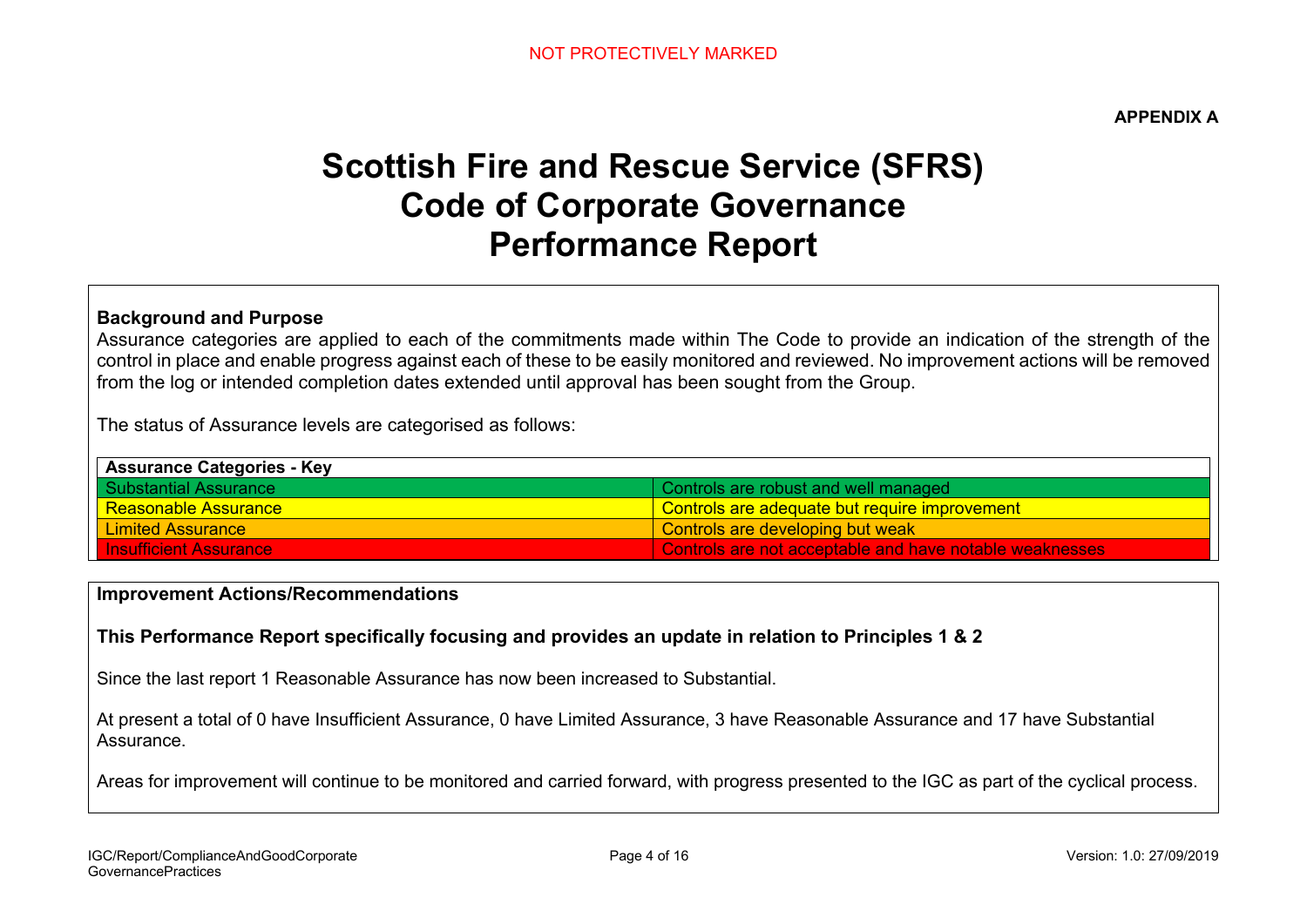### **FOREWORD**

Good corporate governance is fundamental to any effective organisation and is at the heart of good public services, contributing to the achievement of National Outcome 16 – 'our public services are high quality, continually improving, efficient and responsive to local people's needs'.

This Code of Corporate Governance ('the Code') outlines our commitment to upholding high standards of corporate governance by setting out the principles and supporting characteristics we will apply to ensure we are achieving our intended outcomes while acting in the public interests at all times. It also embodies and supports our values of Safety, Teamwork, Respect and Innovation. In the Scottish Fire and Rescue Service, this means doing the right things, in the right way, for the right people, in a timely, inclusive, open, honest and accountable manner.

The Code concentrates on recognised principles of good governance as its framework. It focuses on the role of the non-executives (the Board) and executives (Strategic Leadership Team) of the SFRS in upholding good corporate governance, and has drawn on best practice from across the public, private and charity sectors. Through this it is intended that we support our greatest asset, our workforce, in the delivery of our services to local outcomes for our communities.

The Code is intended to be a living document and will evolve in line with best practice and through our processes for continuously reviewing and improving the effectiveness of our governance arrangements. It fully supports the outcomes and priorities set out in the Strategic Plan for 2016-19, in particular the strategic priority of Governance and Social Responsibility.

We are confident that this Code will provide further support to enabling good corporate governance within the Scottish Fire and Rescue Service and therefore demonstrate our commitment to delivering our intended outcomes in the best possible manner.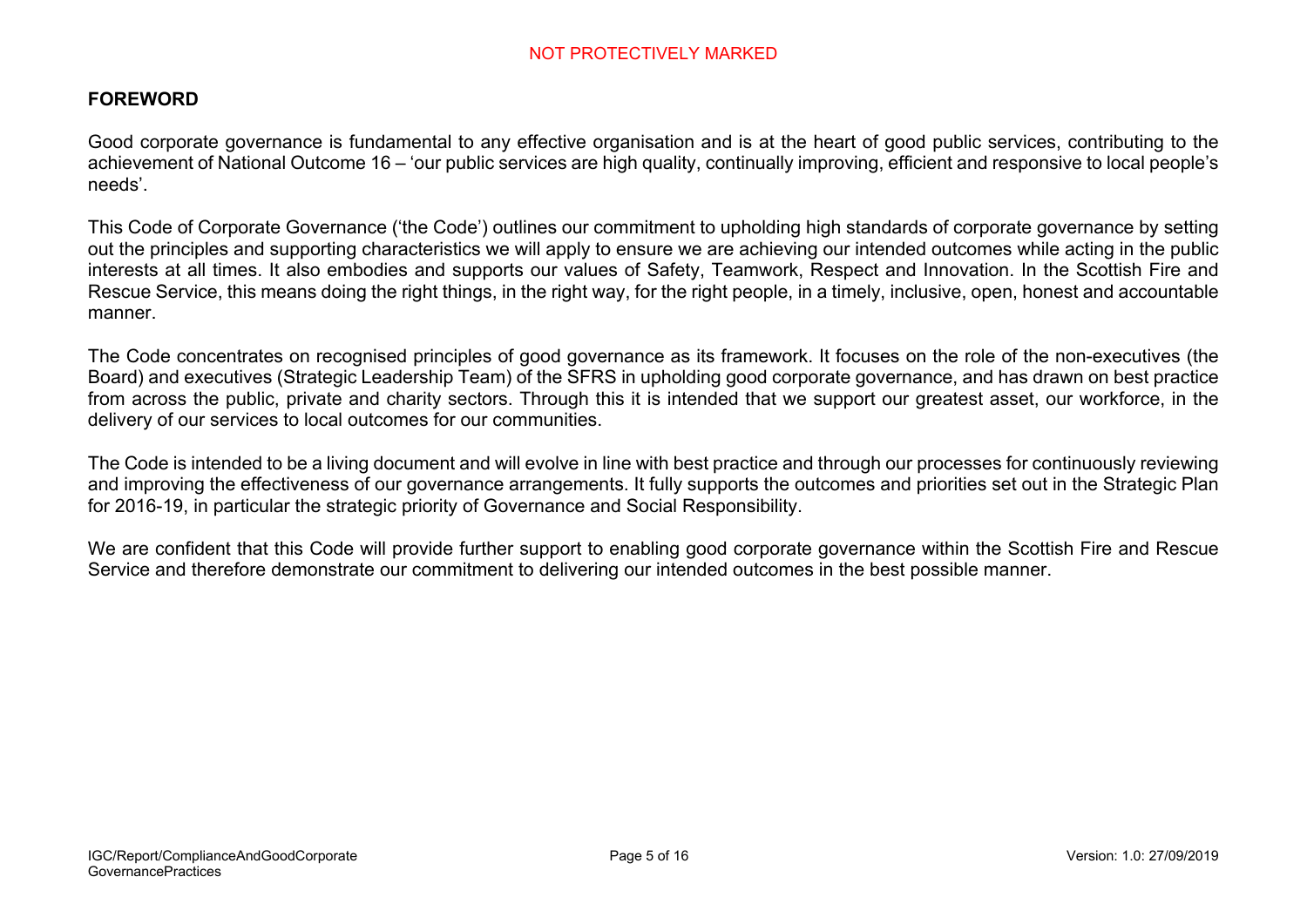### **ABOUT THIS CODE**

### **What is Corporate Governance?**

Corporate governance is the way in which organisations are directed, controlled and led. It defines relationships and the distribution of rights and responsibilities among those who work with and in the organisation, determines the rules and procedures through which the organisation's objectives are set, and provides the means of attaining those objectives and monitoring performance. Importantly, it defines where accountability lies throughout the organisation.

### **Corporate Governance in the Scottish Fire and Rescue Service**

The SFRS meets its corporate governance requirements and expectations in many ways. The Code therefore brings together the various strands of our corporate governance arrangements into one overarching framework document that demonstrates our commitment to upholding good corporate governance.

The focus of the Code is on the Board (Non-executives) and the Strategic Leadership Team (Executives), whereby the Code is designed to assist them in performing their role of directing, controlling and leading the SFRS in a fit and proper manner. The Code will also be cascaded to management who may directly support the Board and Strategic Leadership Team (SLT) in fulfilling this role and our workforce who are integral to achieving improved local outcomes through the delivery of our priorities and strategic objectives.

By following the Code, we aim to deliver high standards of corporate governance, which we believe will lead to better service delivery and ultimately, better outcomes for the communities of Scotland. We are responsible for ensuring that we deliver our services in accordance with the law and our statutory responsibilities, that we safeguard and properly account for public money and that this money is used in accordance with Best Value principles. The Code sets out the manner in which we will operate to meet these responsibilities and therefore maintain public confidence in the SFRS as a public body.

At the heart of the Code lies six core principles of good corporate governance, each with its supporting characteristics that outline how we will demonstrate application of the principles. The six principles we have adopted are taken from the 'Good Governance Standard for Public Services'. By adopting these principles we will be acting consistently with the principles of good governance, a requirement of the Fire (Scotland) Act 2005, as amended by the Police and Fire Reform (Scotland) Act 2012 and following best practice promoted by the Scottish Government in publications such 'On Board: a Guide for Board Members of Public Bodies in Scotland'.

Using the six principles of good corporate governance as a basis for the Code's framework, provides us with a sound structure to assess and ultimately report on the effectiveness of our corporate governance in the Annual Governance Statement. Internal audit and external audit will also benefit from the Code's structured approach, allowing them to direct their independent assurance work on corporate governance more effectively. Our approach to reviewing the Code and reporting its effectiveness is set out on page ten of the Code.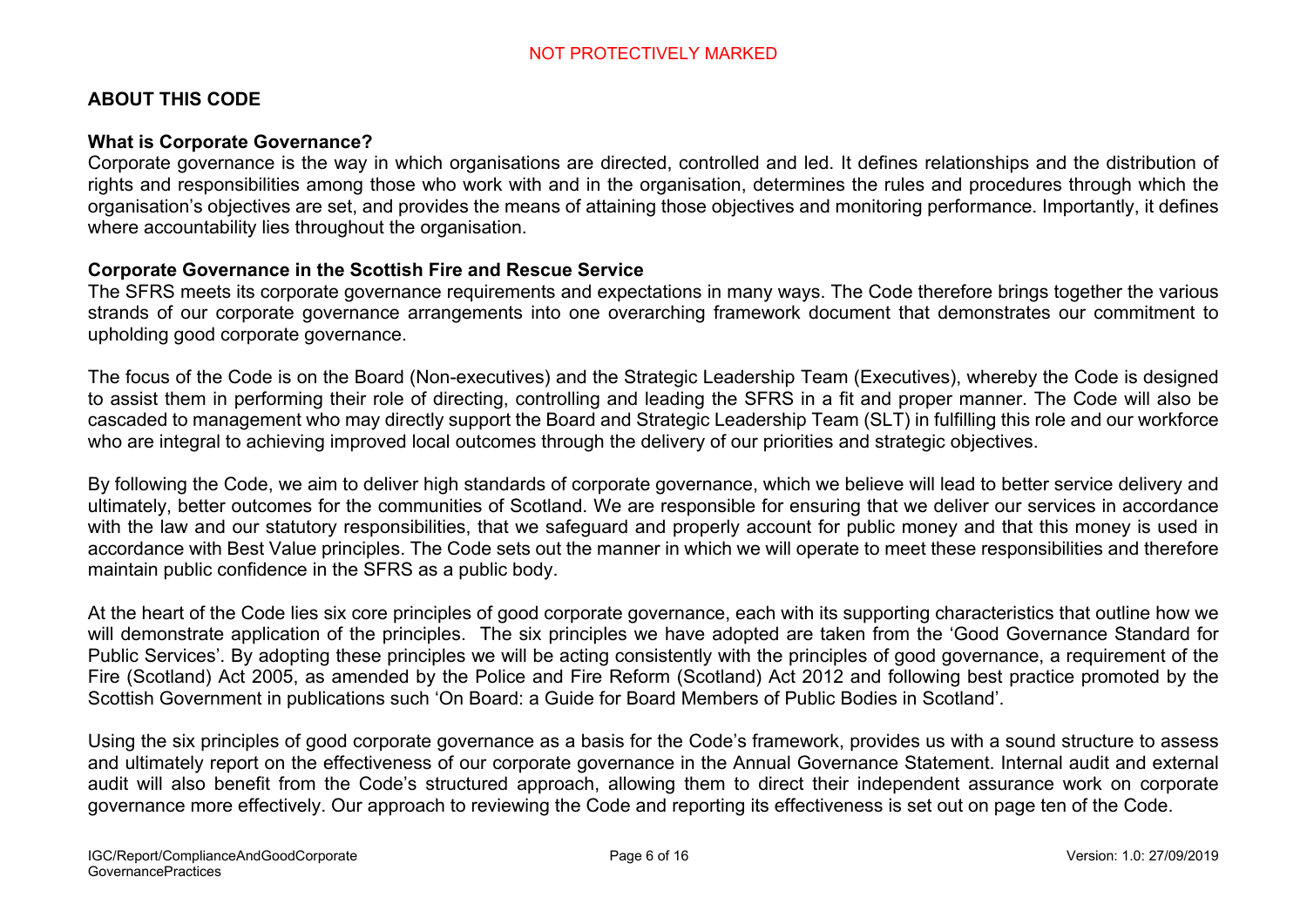| What does this mean?                                                                                                                                                                                                                                                                                                                                                                        |                                                                                                                                                                                        |                    |                                                                                                                                                                                                                                                                                                                                                                                                                                                                                                                                                                                                                                                                                                                                                                                                                                                                                                                                                                                                             |  |  |  |  |  |
|---------------------------------------------------------------------------------------------------------------------------------------------------------------------------------------------------------------------------------------------------------------------------------------------------------------------------------------------------------------------------------------------|----------------------------------------------------------------------------------------------------------------------------------------------------------------------------------------|--------------------|-------------------------------------------------------------------------------------------------------------------------------------------------------------------------------------------------------------------------------------------------------------------------------------------------------------------------------------------------------------------------------------------------------------------------------------------------------------------------------------------------------------------------------------------------------------------------------------------------------------------------------------------------------------------------------------------------------------------------------------------------------------------------------------------------------------------------------------------------------------------------------------------------------------------------------------------------------------------------------------------------------------|--|--|--|--|--|
| We are:<br>Being clear about our purpose and its intended outcomes for the people and communities of Scotland.<br>$\bullet$<br>Making sure we enable our workforce to deliver a high quality service.<br>$\bullet$<br>Identifying and taking steps to meet the needs of the diverse communities we serve.<br>$\bullet$<br>Making sure that we secure best value for taxpayers.<br>$\bullet$ |                                                                                                                                                                                        |                    |                                                                                                                                                                                                                                                                                                                                                                                                                                                                                                                                                                                                                                                                                                                                                                                                                                                                                                                                                                                                             |  |  |  |  |  |
| We will:                                                                                                                                                                                                                                                                                                                                                                                    | Where is the evidence that shows we are demonstrating this?<br><b>Previous</b><br><b>Latest</b><br><b>Improvement Action Plans</b><br><b>RAG</b><br><b>RAG Status</b><br><b>Status</b> |                    |                                                                                                                                                                                                                                                                                                                                                                                                                                                                                                                                                                                                                                                                                                                                                                                                                                                                                                                                                                                                             |  |  |  |  |  |
| Publish on our website and intranet our Strategic Plan, associated<br>$\bullet$<br>Annual Operating Plans and Local Fire and Rescue Plans.                                                                                                                                                                                                                                                  | Substantial                                                                                                                                                                            | <b>Substantial</b> | All are available via the SFRS website<br>though due to a recent upgrade of the site<br>the links from the Code to the Strategic Plan<br>and Annual Operating Plans is no longer<br>valid SFRS Strategic Plan 2016-19 Annual<br>Operating Plan 2017-18. These documents<br>have been included within the 'Publications'<br>and Reports' page of our site Publications<br>and Reports.<br>Improvement Action 1.1 (BST) - This link<br>has now been inserted within the Code.<br>Similarly our Local Fire and Rescue Plans<br>are published and available from our<br>website and the link from the Code remains<br>current Local Plans.<br>A link to the new Strategic Plan 2019-22 will<br>need to be established once it is published<br>on 1 October 2019. This is available within<br>the 'publications and reports' page of the<br>website. A new link to the Extended Annual<br>Operating Plan 2018/19 needs to be<br>inserted. This is available in the<br>'information' section of the website. This |  |  |  |  |  |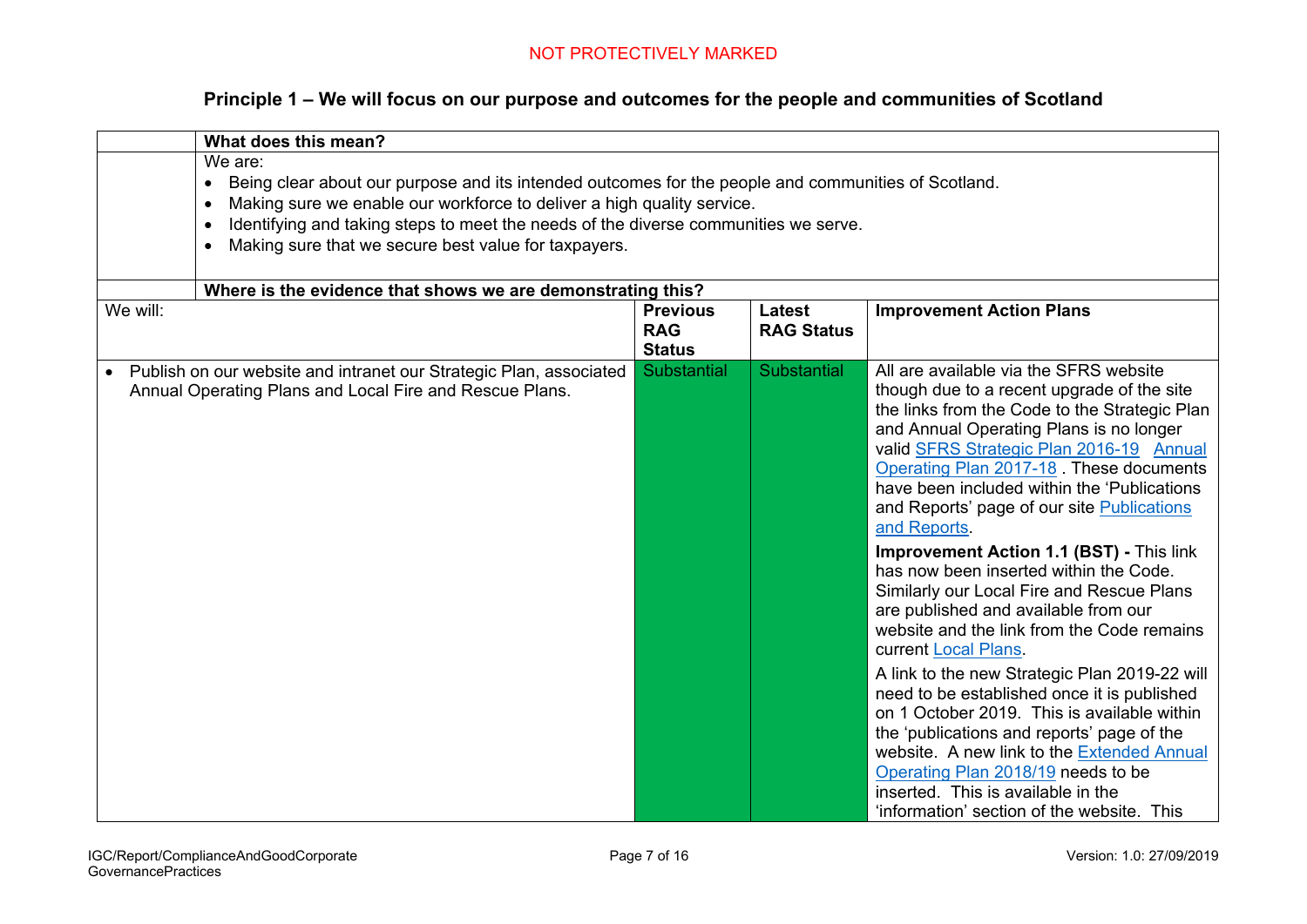|                                                                                                                                                                                                                        |             |                    | link will also need to be reviewed once a<br>new 6 month Annual Operating Plan for the<br>remainder of 2019/20 has been created.<br>This is expected to be approved and<br>published by end October 2019.                                                                                             |
|------------------------------------------------------------------------------------------------------------------------------------------------------------------------------------------------------------------------|-------------|--------------------|-------------------------------------------------------------------------------------------------------------------------------------------------------------------------------------------------------------------------------------------------------------------------------------------------------|
|                                                                                                                                                                                                                        |             |                    | No revision has been made to Local Plans<br>and they all remain available on the website<br>under 'Your area' section.                                                                                                                                                                                |
| Have a Board Members Communication and Engagement<br>Strategy in place for delivering effective Board communication and<br>engagement activities.                                                                      | Substantial | Substantial        | The SFRS Communications and<br>Engagement Strategy was approved at the<br>Board meeting on 28 March 2017 and is<br>available via SFRS Website<br><b>Communications and Engagement Strategy</b><br>2017-2020.<br><b>Improvement Action 1.2 (BST) - This link</b>                                       |
|                                                                                                                                                                                                                        |             |                    | has now been inserted within the Code.                                                                                                                                                                                                                                                                |
| Publish on our website, board reports and relevant committee<br>reports relating to our plans for seeking internal and external<br>stakeholder views and how their responses inform our strategic<br>planning process. | Substantial | <b>Substantial</b> | All Board and relevant Committee reports<br>are available as intended Board Meetings.<br>Public consultations are also available via<br>our website though the Consultation Hub<br>though this needs to be added to the<br>relevant page of the Code.                                                 |
|                                                                                                                                                                                                                        |             |                    | <b>Improvement Action 1.3 (BST) - This link</b><br>has now been inserted within the Code.                                                                                                                                                                                                             |
| Publish on our website the results of Equality and Human Rights<br>Impact Assessments.                                                                                                                                 | Reasonable  | Reasonable         | These remain available on request and<br>require to be published on our website.                                                                                                                                                                                                                      |
|                                                                                                                                                                                                                        |             |                    | Improvement Action 1.4 (E&D) -                                                                                                                                                                                                                                                                        |
|                                                                                                                                                                                                                        |             |                    | <b>Equality and Human Rights Impact</b><br>Assessments are currently available on the<br>SFRS website alongside Board papers.<br>Following a recent review of the Impact<br>Assessment process a number of<br>alterations will be recommended to SLT on<br>the formality of the process and this will |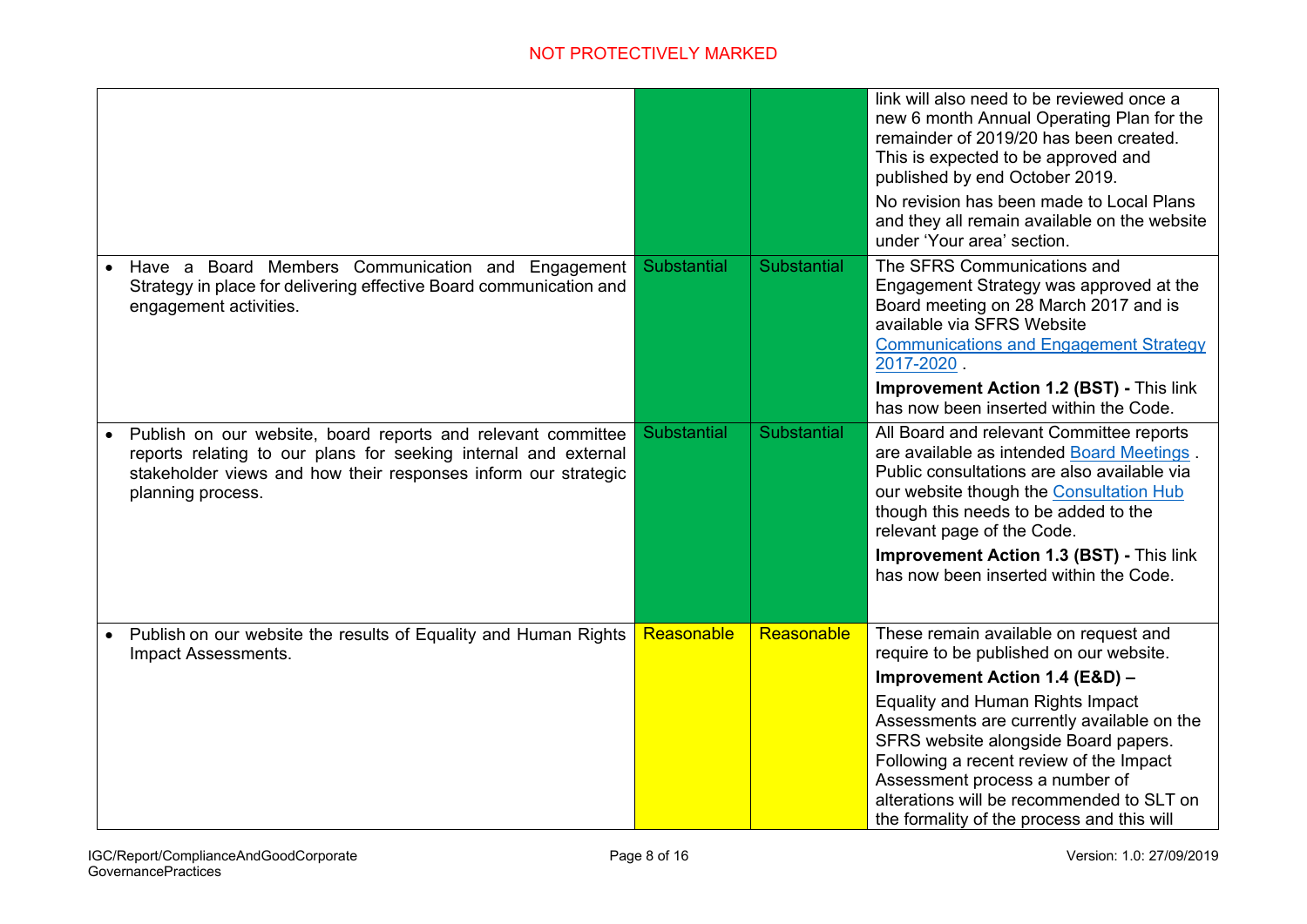|                                                                                                                                                                                                        |             |             | include the publication of impact<br>assessments – as such the development of<br>the SFRS website has not progressed at<br>this time to all features of the Impact<br>Assessment process to be considered in<br>the round. SLT will be briefed on these<br>findings on 15 <sup>th</sup> October 2018 with further<br>policy work to follow as appropriate.<br><b>Equality and Human Rights Impact</b><br>assessments continue to be available on<br>the website and i-hub. The accessibility is<br>being reviewed in line with further<br>developments of the website and<br>improvement measures to strengthen the<br>process. |
|--------------------------------------------------------------------------------------------------------------------------------------------------------------------------------------------------------|-------------|-------------|---------------------------------------------------------------------------------------------------------------------------------------------------------------------------------------------------------------------------------------------------------------------------------------------------------------------------------------------------------------------------------------------------------------------------------------------------------------------------------------------------------------------------------------------------------------------------------------------------------------------------------|
| • Publish on our website our financial strategy and annual budgets,<br>which outline how we will fund our plans and demonstrate how we<br>will deliver best value and ensure long term sustainability. | Substantial | Substantial | Extensive reports cover our Annual Reports<br>and Statement of Accounts, Budget<br>Strategies, Resource Budgets, Capital<br>Budgets, Expenses, SLT & Board Members<br>payments per Quarter and Pay and Grading<br><b>Structures for Support and Operational Staff</b><br>are all available from our website as<br>intended.                                                                                                                                                                                                                                                                                                     |
| • Publish on our website, board reports and relevant committee<br>reports relating to ongoing performance monitoring and scrutiny,<br>and end of year statutory reporting.                             | Substantial | Substantial | All Board and relevant Committee reports<br>are available as intended Board Reports.<br>This could be improved by incorporating a<br>further How are we performing to our How<br>we are Performing webpage.                                                                                                                                                                                                                                                                                                                                                                                                                     |
|                                                                                                                                                                                                        |             |             | <b>Improvement Action 1.5 (BST) – Relevant</b><br>reports are now accessible via the SFRS<br>website and information is easily<br>accessible.                                                                                                                                                                                                                                                                                                                                                                                                                                                                                   |
| Publish on our website all external assessments of our<br>performance and best value, including those provided by Internal<br>Audit, External Audit, Her Majesty's Fire Service Inspectorate and       | Substantial | Substantial | These are available as intended though our<br>website. This could be improved by<br>incorporating through our <b>SFRS</b> Strategic                                                                                                                                                                                                                                                                                                                                                                                                                                                                                             |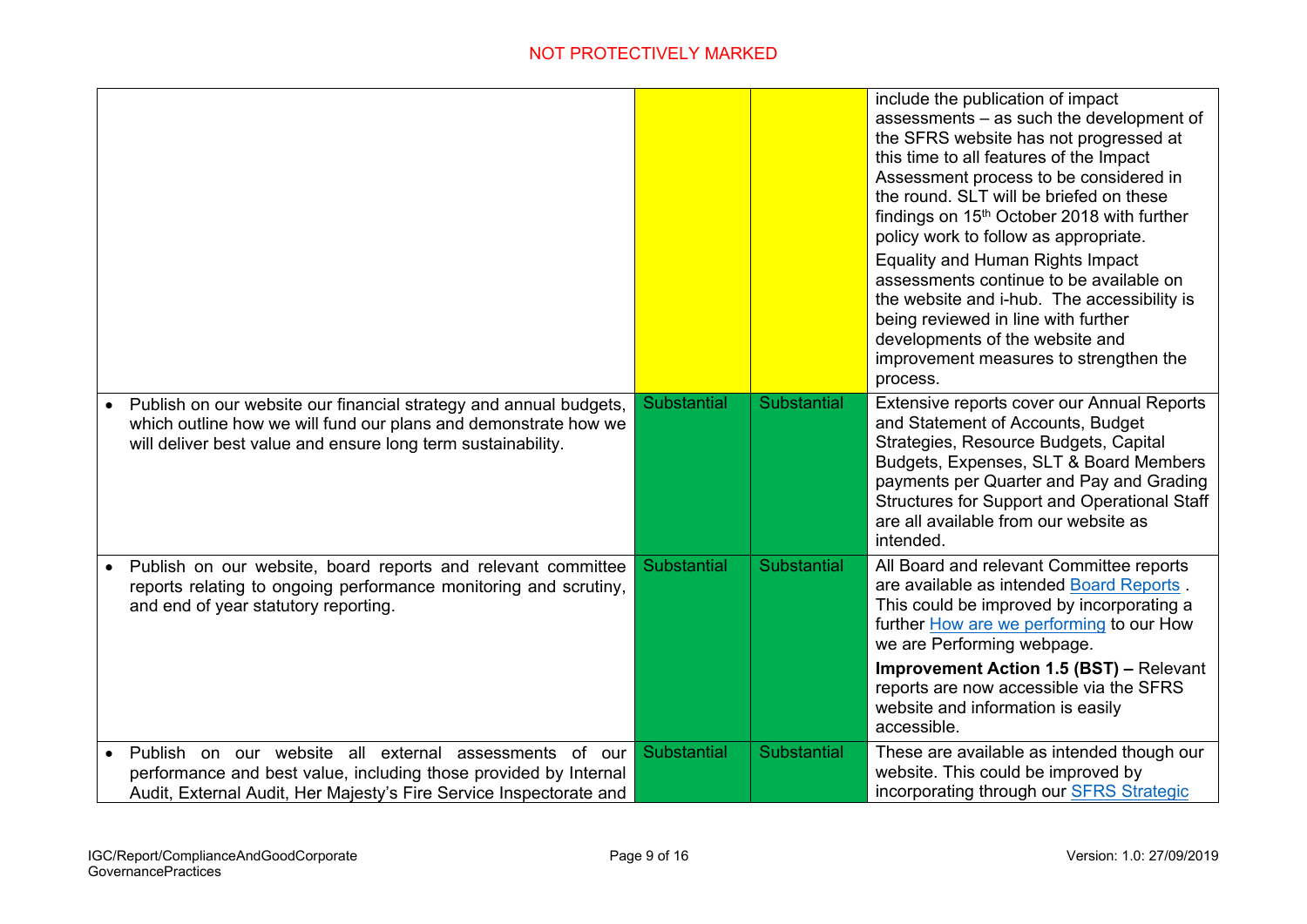| Audit Scotland, and | our responses to | addressing | any | Plan 2016-19 and from our 'How we are                                                    |
|---------------------|------------------|------------|-----|------------------------------------------------------------------------------------------|
| recommendations.    |                  |            |     | Performing' within the website.<br><b>Improvement Action 1.6 (C&amp;E) - These</b>       |
|                     |                  |            |     | will get added to SFRS website within the<br>How we are Performing section at the        |
|                     |                  |            |     | relevant times. It is essential that                                                     |
|                     |                  |            |     | responsible Managers ensure these are<br>kept updated on the website. Progress           |
|                     |                  |            |     | against addressing any recommendation                                                    |
|                     |                  |            |     | from both internal and external assessment<br>will also be monitored through the PIF and |
|                     |                  |            |     | reported to the relevant Committee.                                                      |
|                     |                  |            |     | A consistent process is in place for                                                     |
|                     |                  |            |     | publishing of external assessment of our                                                 |
|                     |                  |            |     | performance. All HMFSI/Audit Scotland<br>Action Plans developed in response to           |
|                     |                  |            |     | external scrutiny are firstly developed in                                               |
|                     |                  |            |     | draft by the PIF, reported through CAB for<br>noting to the SDC or ARAC. Following this, |
|                     |                  |            |     | the action plan is live and published on our                                             |
|                     |                  |            |     | website on the 'How we are Performing<br>Section'.                                       |
|                     |                  |            |     |                                                                                          |
|                     |                  |            |     | PIF monitor on a bi-annual basis each<br>action plan until completion. Every 6 months    |
|                     |                  |            |     | PIF will update the action plans and report                                              |
|                     |                  |            |     | for noting to CAB and for action to<br>SDC/ARAC. Following this well-established         |
|                     |                  |            |     | assurance process, the updated action plan                                               |
|                     |                  |            |     | is again published.                                                                      |
|                     |                  |            |     | When PIF deems an action plan to be                                                      |
|                     |                  |            |     | completed, this again will be reported to<br>CAB for noting and on to SDC/ARAC for       |
|                     |                  |            |     | closure. Following this, the Support Team                                                |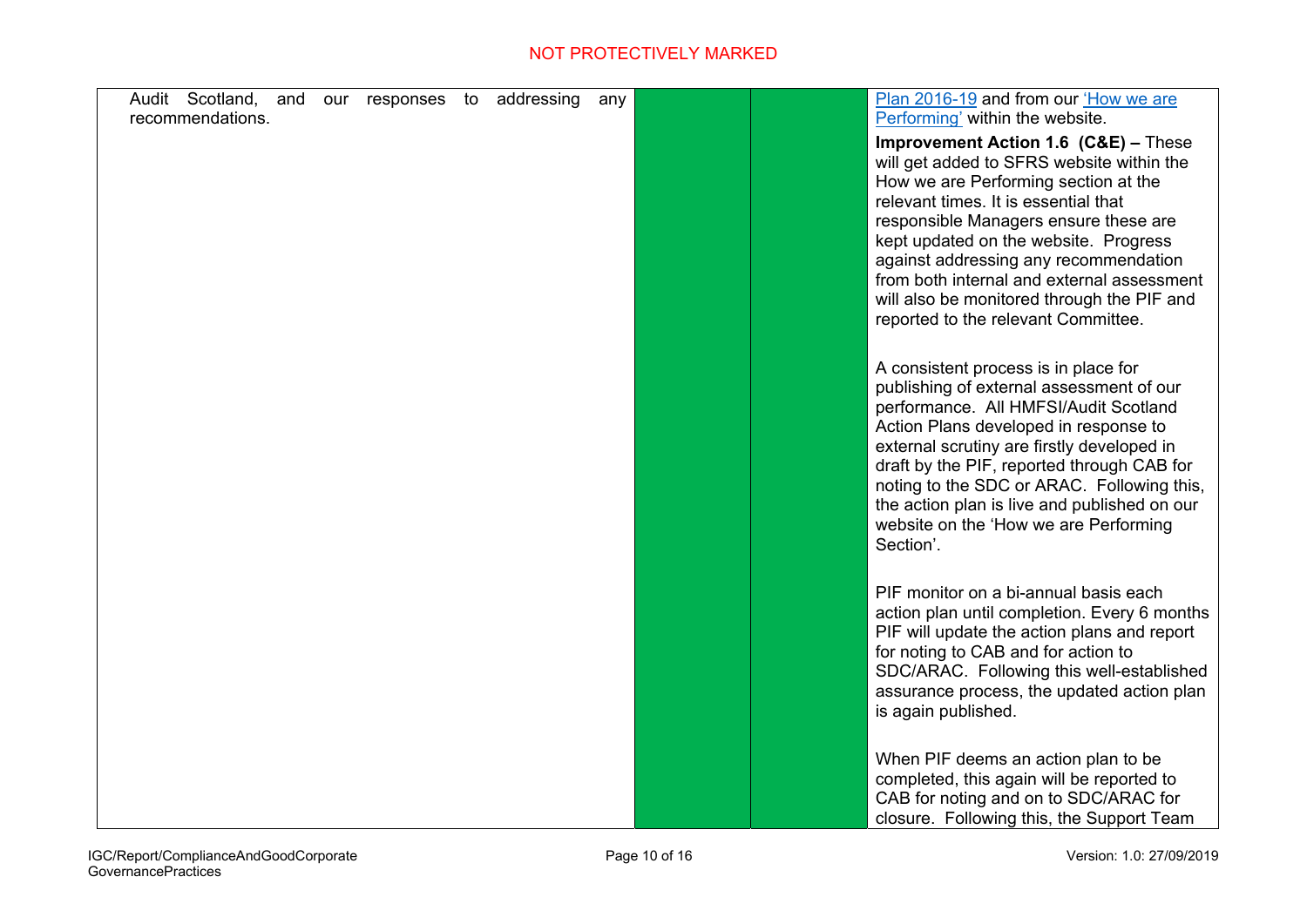|                                                                                                                                                                                                                                           |            |                    | will send an email to HMFSI or Audit<br>Scotland advising them that we have<br>completed all actions within the action plan<br>developed in response to their reports, and<br>again the completed action plan will be<br>published.                                                                                                                                                              |
|-------------------------------------------------------------------------------------------------------------------------------------------------------------------------------------------------------------------------------------------|------------|--------------------|--------------------------------------------------------------------------------------------------------------------------------------------------------------------------------------------------------------------------------------------------------------------------------------------------------------------------------------------------------------------------------------------------|
| Adopt the Public Sector Improvement Framework (PSIF) as our<br>method of self-assessment and a programme of self-assessment<br>and continuous improvement will be coordinated and monitored<br>through our Performance Improvement Forum. | Reasonable | <b>Substantial</b> | PSIF methodology is currently utilised to<br>monitor performance and improvements<br>against all HMFSI and Audit Scotland<br>Reports and the recommendations from<br>these via our PIF. Other self-assessments<br>undertaken internally using PSIF are<br>reported and monitored through varying<br>forums out with PIF.                                                                         |
|                                                                                                                                                                                                                                           |            |                    | <b>Improvement Action 1.7 (SPPC) -</b><br>With the introduction of the Service<br>Improvement Strategy 2018-21 presented<br>to the Board April '18 continued progress is<br>being made in this area.                                                                                                                                                                                             |
|                                                                                                                                                                                                                                           |            |                    | The Public Sector Improvement Framework<br>(PSIF) has been adopted as our core<br>method of self-assessment since 2013.<br>With the development and implementation<br>of the Service Improvement Strategy 2018-<br>2021, the PSIF was integrated in to the<br>strategy and the Service Improvement Work<br>Programme's developed in consultation with<br>the service, to implement the strategy. |
|                                                                                                                                                                                                                                           |            |                    | PSIF is used as our core methodology for<br>self-assessments with other relevant<br>models and standards layered over PSIF as<br>appropriate to ensure each self-assessment<br>is bespoke to the area being reviewed.<br>Other standards used, Quality Management<br>ISO19001:2015 and Good Governance.                                                                                          |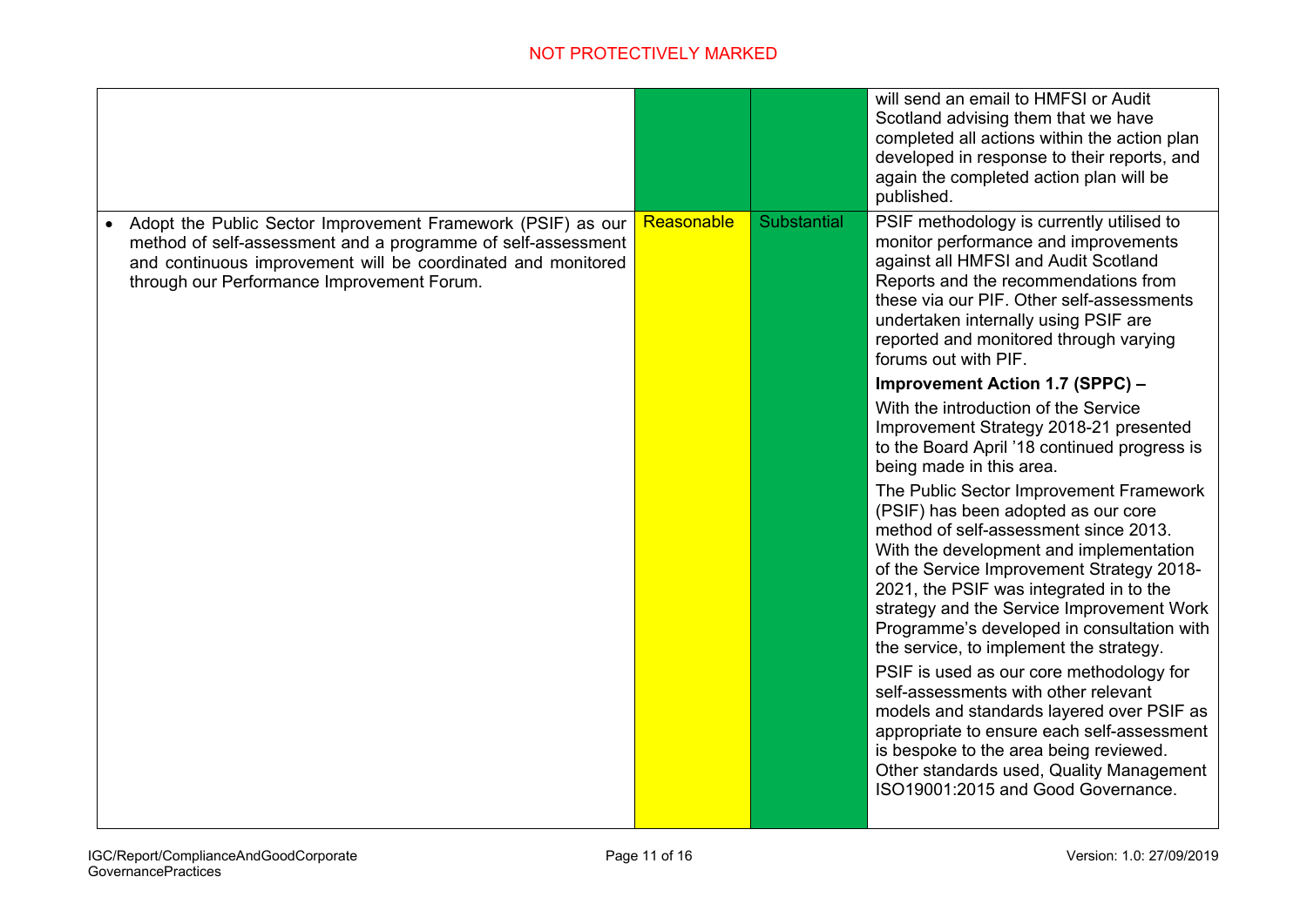|                                                                                                                                                                                                                    |             |             | With the introduction of the Corporate<br>Assurance Board, the Service Improvement                                                                                                                                                                                                                                                                                                                                                                        |
|--------------------------------------------------------------------------------------------------------------------------------------------------------------------------------------------------------------------|-------------|-------------|-----------------------------------------------------------------------------------------------------------------------------------------------------------------------------------------------------------------------------------------------------------------------------------------------------------------------------------------------------------------------------------------------------------------------------------------------------------|
|                                                                                                                                                                                                                    |             |             | Strategy 2018-2021, and therefore                                                                                                                                                                                                                                                                                                                                                                                                                         |
|                                                                                                                                                                                                                    |             |             | utilisation of PSIF within the Service                                                                                                                                                                                                                                                                                                                                                                                                                    |
|                                                                                                                                                                                                                    |             |             | Improvement Work Programme is                                                                                                                                                                                                                                                                                                                                                                                                                             |
|                                                                                                                                                                                                                    |             |             | monitored bi-annually by CAB.                                                                                                                                                                                                                                                                                                                                                                                                                             |
| Monitor and scrutinise our performance against agreed objectives<br>and outcomes at public meetings of the board and relevant<br>committees, and have minuted records of the outcomes published<br>on our website. | Substantial | Substantial | Scrutiny of performance is carried out as<br>per our Scheme of Delegations and Terms<br>of Reference for our Board and its<br>Committees. A similar executive<br>governance structure has been approved by<br>SLT to align with and support the Board's<br>governance structure. Terms of Reference<br>for each of the Senior Management Groups<br>/ Boards are being established using a<br>common template and are in varying stages<br>of development. |
|                                                                                                                                                                                                                    |             |             | Improvement Action 1.8 (BST-SPPC) A<br>Performance Management Framework was<br>approved by the Board in June'18 which<br>includes refined Corporate Performance<br>Measures, and associated targets, moving<br>forward these will be scrutinised by the<br>Board and its Committees.<br>A standard template for Executive Groups<br>Terms of Reference has been completed.                                                                                |
|                                                                                                                                                                                                                    |             |             | Corporate measures defined within the<br>Performance Management Framework are<br>all being reported to the Board and its<br>Committees on a quarterly basis. The list of<br>corporate indicators, which are aligned to<br>the priorities of the Strategic Plan, was<br>reviewed and updated in March 2019 to<br>ensure indicators and targets remained<br>appropriate for the 2019/20 reporting<br>period. A further review will now be                   |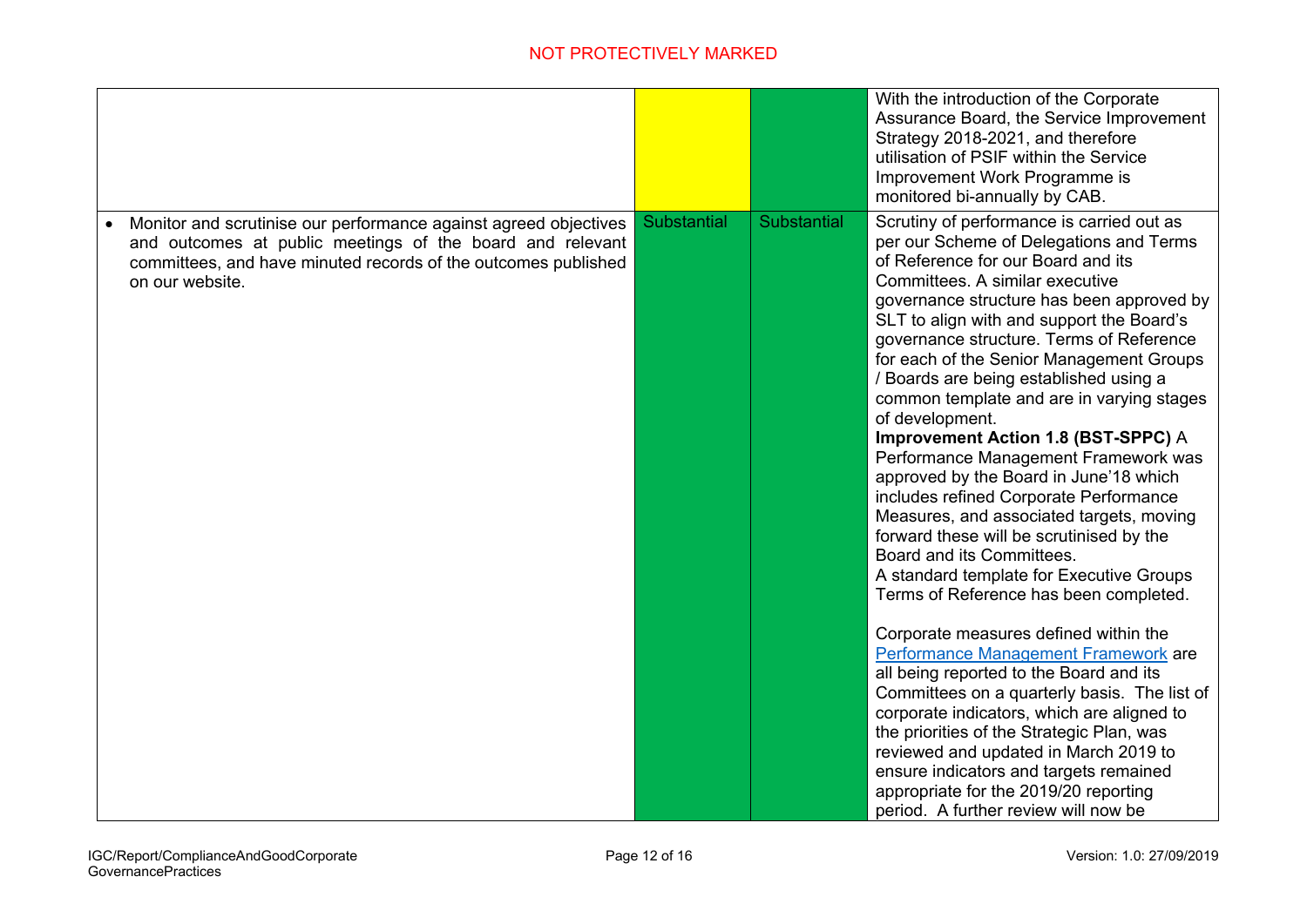necessary to ensure alignment with the new Strategic Plan. Quarterly reports are also produced for the Board on the progress made on the Annual Operating Plan.

### **Principle 2 – We will perform effectively in clearly defined functions and roles**

|          | What does this mean?                                                                                                                                                                                                                                                                                                                            |                                                |                             |                                                                                                                                                                                                                                                                                                                                                                                                                                                                                                                                                                                             |  |  |
|----------|-------------------------------------------------------------------------------------------------------------------------------------------------------------------------------------------------------------------------------------------------------------------------------------------------------------------------------------------------|------------------------------------------------|-----------------------------|---------------------------------------------------------------------------------------------------------------------------------------------------------------------------------------------------------------------------------------------------------------------------------------------------------------------------------------------------------------------------------------------------------------------------------------------------------------------------------------------------------------------------------------------------------------------------------------------|--|--|
|          | We are:                                                                                                                                                                                                                                                                                                                                         |                                                |                             |                                                                                                                                                                                                                                                                                                                                                                                                                                                                                                                                                                                             |  |  |
|          | Being clear about the functions of the Board.<br>$\bullet$                                                                                                                                                                                                                                                                                      |                                                |                             |                                                                                                                                                                                                                                                                                                                                                                                                                                                                                                                                                                                             |  |  |
|          | Being clear about the responsibilities of the Board and the SLT, and making sure that those responsibilities are carried out,                                                                                                                                                                                                                   |                                                |                             |                                                                                                                                                                                                                                                                                                                                                                                                                                                                                                                                                                                             |  |  |
|          | and                                                                                                                                                                                                                                                                                                                                             |                                                |                             |                                                                                                                                                                                                                                                                                                                                                                                                                                                                                                                                                                                             |  |  |
|          | Being clear about relationships between the Board and the public.                                                                                                                                                                                                                                                                               |                                                |                             |                                                                                                                                                                                                                                                                                                                                                                                                                                                                                                                                                                                             |  |  |
|          | Where is the evidence that shows we are demonstrating this?                                                                                                                                                                                                                                                                                     |                                                |                             |                                                                                                                                                                                                                                                                                                                                                                                                                                                                                                                                                                                             |  |  |
| We will: |                                                                                                                                                                                                                                                                                                                                                 | <b>Previous</b><br><b>RAG</b><br><b>Status</b> | Latest<br><b>RAG Status</b> | <b>Improvement Action Plans</b>                                                                                                                                                                                                                                                                                                                                                                                                                                                                                                                                                             |  |  |
| of       | Publish on our website and make available to all Board Members<br>and executives of the SLT, copies of the SFRS Governance and<br>Accountability Framework Document, which clarifies the functions<br>the Board and the roles and responsibilities, and<br>accountabilities of<br>the non-executives, executives<br>and<br>Accountable Officer. | <b>Substantial</b>                             | <b>Substantial</b>          | The current version is available via our<br>website as intended (Governance and<br><b>Accountability Framework). This is</b><br>scheduled to be reviewed every 3 years by<br>Scottish Government in consultation with<br>our Board Support Team (BST). The review<br>is currently on hold and our BST are<br>awaiting further progress / update on this<br>from our Sponsor Unit.<br><b>Improvement Action 2.1 (BST) - SFRS</b><br>Governance and Accountability Framework<br>with our Sponsor Unit now reviewed,<br>published and completed, this was<br>presented to the Board August '18 |  |  |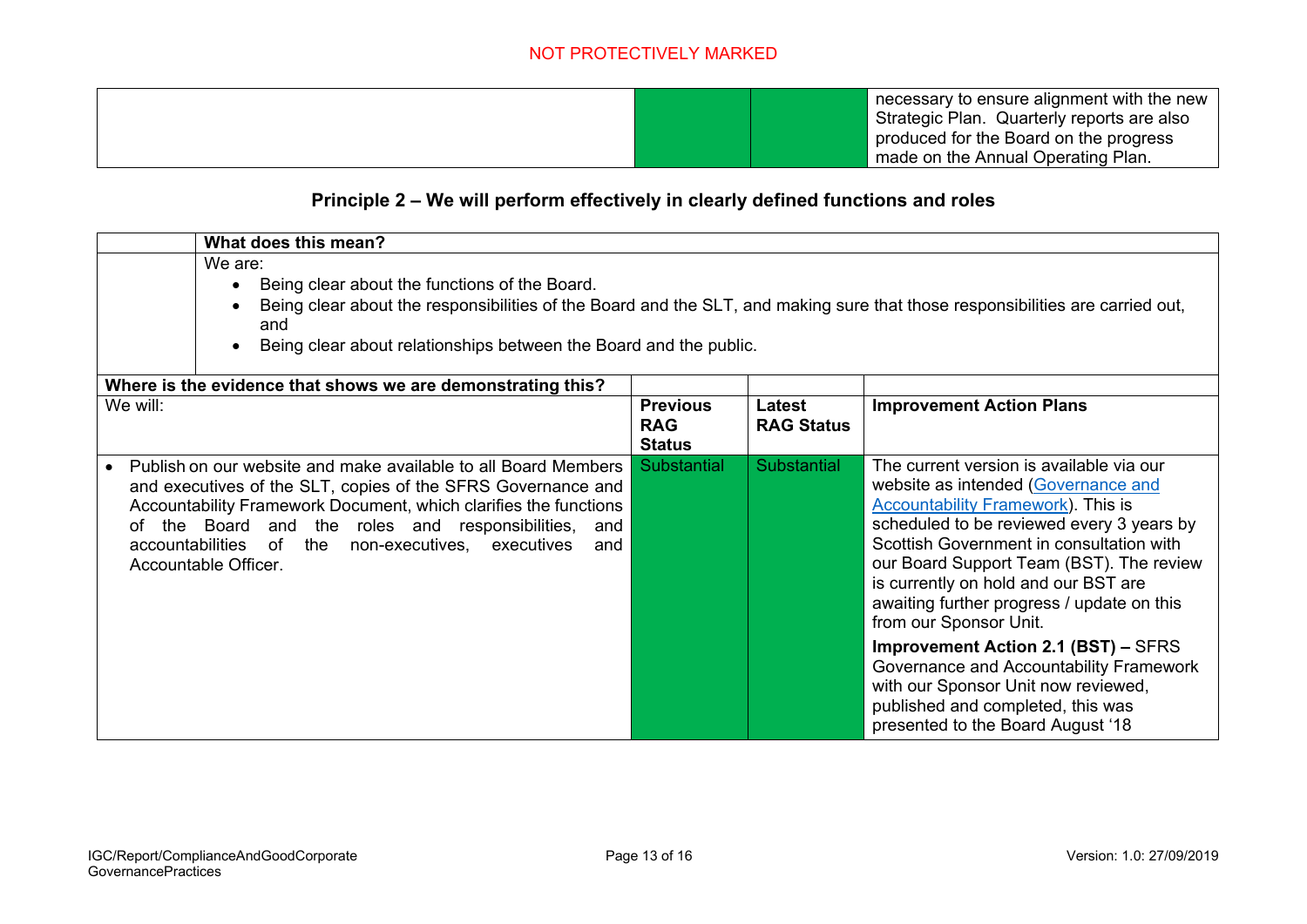|           | Publish on our website and make available to all Board Members<br>and executives of the SLT the terms of reference for all our<br>committees.                                                                          | Substantial | Substantial | All Terms of Reference for each Committee<br>are published on our website as intended<br>(e.g. Audit and Risk Assurance Committee -<br>Terms of Reference: )                                                                                                                                                 |  |
|-----------|------------------------------------------------------------------------------------------------------------------------------------------------------------------------------------------------------------------------|-------------|-------------|--------------------------------------------------------------------------------------------------------------------------------------------------------------------------------------------------------------------------------------------------------------------------------------------------------------|--|
| $\bullet$ | Publish on our website our Scheme of Delegations (incorporating<br>matters reserved for the Board), and review this periodically.                                                                                      | Substantial | Substantial | Our Scheme of Delegations (incorporating<br>matters reserved for the Board) has been<br>published on our website and reviewed as<br>intended. Scheme of Delegations                                                                                                                                          |  |
|           | Provide all members of the SLT with up to date and relevant job<br>descriptions.                                                                                                                                       | Reasonable  | Reasonable  | There are currently job descriptions in place<br>for SLT members. These will form part of a<br>planned review of all job descriptions with<br>SFRS which is currently being scoped out<br>by HR-OD. It is anticipated that this will be<br>undertaken over next two reporting years<br>(2017-18 and 2018-19) |  |
|           |                                                                                                                                                                                                                        |             |             | Improvement Action 2.2 (HR-OD) -                                                                                                                                                                                                                                                                             |  |
|           |                                                                                                                                                                                                                        |             |             | Job descriptions are currently in place for all<br>SLT members. A planned review of job<br>descriptions has been scoped out and the<br>process is ongoing and will be concluded by<br>Q4 2019/20.                                                                                                            |  |
| $\bullet$ | Have a programme of strategy days in place for the Board and<br>SLT to work together to promote joint problem solving, to address<br>strategic issues.                                                                 | Substantial | Substantial | A programme of strategy days is in place.<br>This programme is routinely reviewed by SLT<br>on a monthly basis at SLT Policy Meetings to<br>ensure that items presented to Board are<br>strategic in nature and aligning with the<br>Service's<br>governance<br>policies<br>and<br>procedures.               |  |
|           | Make our meetings of the Board and Committees open to the<br>public, enabling them to observe how members of the Board and<br>SLT perform individually and collectively, and how the Board hold<br>the SLT to account. | Substantial | Substantial | All public sessions of meetings of the Board<br>and its Committees are open to the public<br>with papers posted on our website prior to<br>meetings as per our (Standing Orders for<br>Meetings of the Board and its Committees<br>and Sub-Committees).                                                      |  |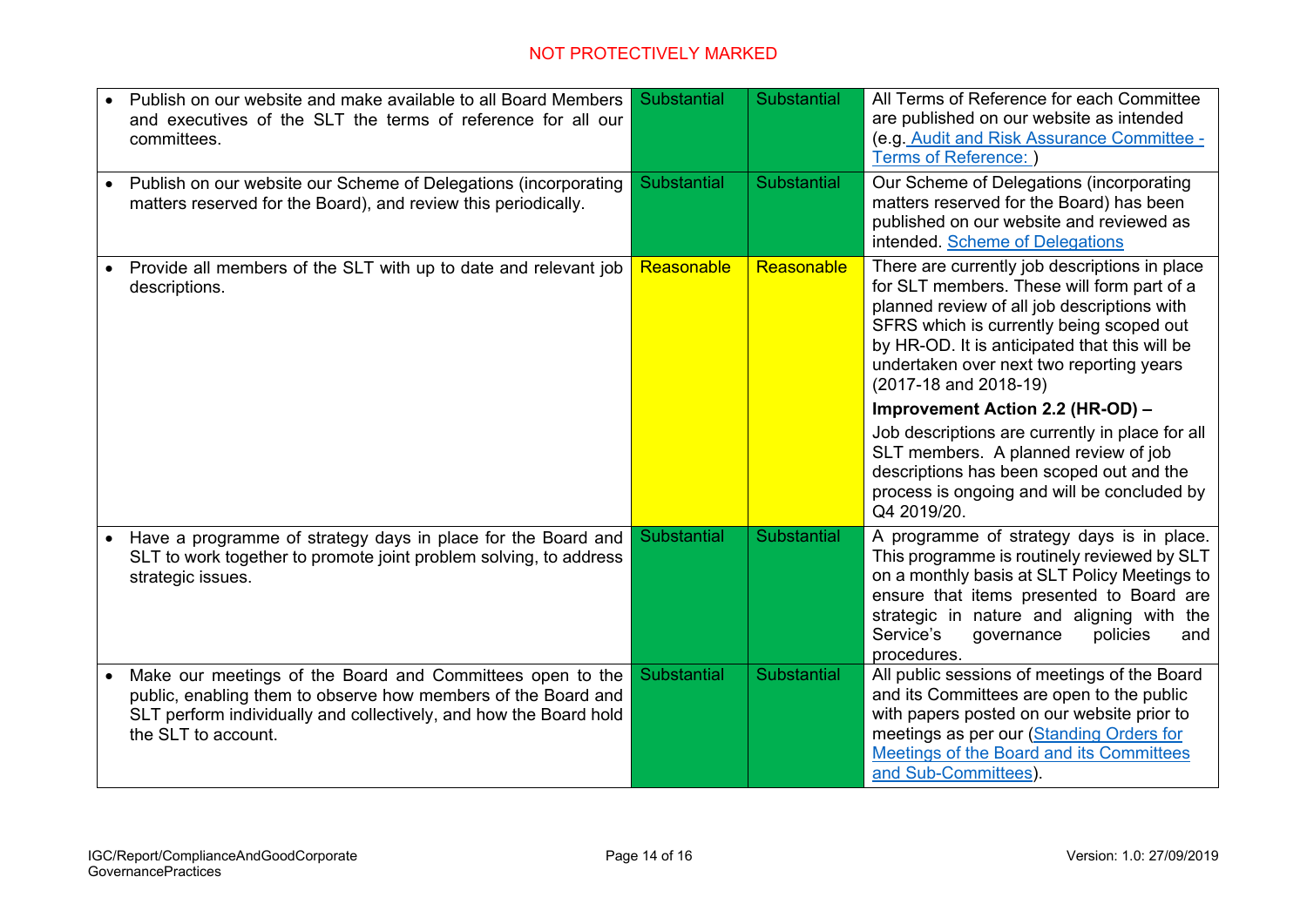| Publish on our website, board and committee reports relating to<br>the arrangements for annually reviewing board and committee<br>effectiveness, including the outcome of these annual reviews. | Substantial | Substantial | These are published within our Board<br>papers as intended (e.g. most recent<br>example – Arrangements for Reviewing the<br><b>Effectiveness of the Board).</b>                                                                                                                                                                                                                                                                                                                                                                                                                                                                                                                                                                                                                                                                                                                                                                                                                                                                                                                                                                                                                                                                                                                                                                    |
|-------------------------------------------------------------------------------------------------------------------------------------------------------------------------------------------------|-------------|-------------|------------------------------------------------------------------------------------------------------------------------------------------------------------------------------------------------------------------------------------------------------------------------------------------------------------------------------------------------------------------------------------------------------------------------------------------------------------------------------------------------------------------------------------------------------------------------------------------------------------------------------------------------------------------------------------------------------------------------------------------------------------------------------------------------------------------------------------------------------------------------------------------------------------------------------------------------------------------------------------------------------------------------------------------------------------------------------------------------------------------------------------------------------------------------------------------------------------------------------------------------------------------------------------------------------------------------------------|
| Have an induction programme in place for any new members of<br>the Board and SLT.                                                                                                               | Reasonable  | Reasonable  | An induction programme for Board members<br>was developed for the most recent<br>appointments in November 2016. An<br>induction programme for SLT members is<br>being developed over the next year (2017-<br>18) by POD within HR-OD and TED<br>functions.<br>Improvement Action 2.3 (HR-OD) - An<br>induction process and guidance for<br>managers has been developed, which can<br>be applied to all staff including SLT<br>members. This process is line manager led<br>and includes a checklist, applicable to new<br>employees and those moving role, as well<br>as LCMS modules.<br>An induction process and guidance has<br>been developed which is available to all<br>managers with an induction checklist on the<br>i-hub for all staff. The relevant parts are<br>identified (for example a new employee<br>would need copies of relevant management<br>policies, existing staff being promoted would<br>not). The induction is carried out on an<br>individual basis with the line manager (for<br>SLT this would be DCO or Chief who would<br>lead on this). There is no specific induction<br>programme that they must attend as<br>following the discussions/consultation<br>around induction process it was recognised<br>that the content of the induction itself may<br>depend on the role and experience of the |
|                                                                                                                                                                                                 |             |             | individual – that is where the checklist                                                                                                                                                                                                                                                                                                                                                                                                                                                                                                                                                                                                                                                                                                                                                                                                                                                                                                                                                                                                                                                                                                                                                                                                                                                                                           |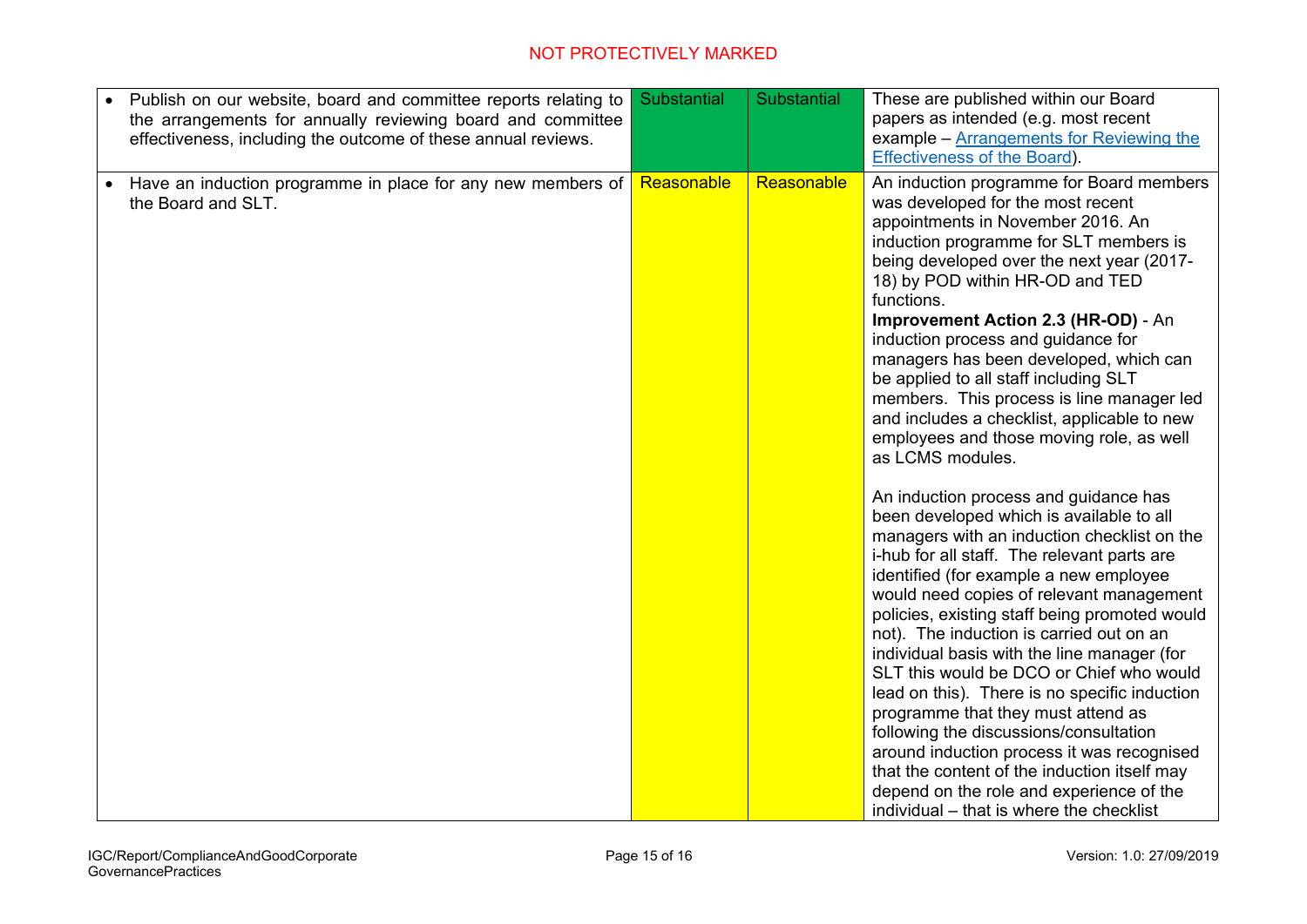|                                                                                                                                                                                    |                    |             | highlights the key areas but it is led by the<br>manager.                                                                                                                                                                                                                                               |
|------------------------------------------------------------------------------------------------------------------------------------------------------------------------------------|--------------------|-------------|---------------------------------------------------------------------------------------------------------------------------------------------------------------------------------------------------------------------------------------------------------------------------------------------------------|
| Have a programme of annual appraisals in place for Members of<br>the Board and SLT.                                                                                                | <b>Substantial</b> | Substantial | These arrangements are in place for Board<br>and SLT members as intended.                                                                                                                                                                                                                               |
| Publish on our website Board and Committee meeting reports and<br>minutes, incorporating all key decisions that have been made by<br>the Board.                                    | <b>Substantial</b> | Substantial | All Board and Committee meeting reports<br>incorporating all key decisions are published<br>on our website as intended. Board and<br><b>Committee Papers</b>                                                                                                                                            |
| Publish on our website, our Communications and Engagement<br>Strategy, setting out the principles and objectives for engaging<br>effectively with the public and our stakeholders. | <b>Substantial</b> | Substantial | The SFRS Communications and<br>Engagement Strategy was approved at the<br>Board meeting on 28 March 2017 and is<br>available via SFRS Website<br>(Communications and Engagement Strategy<br>2017-2020).<br><b>Improvement Action 2.4 (BST) -</b><br>This link has now been inserted within the<br>Code. |